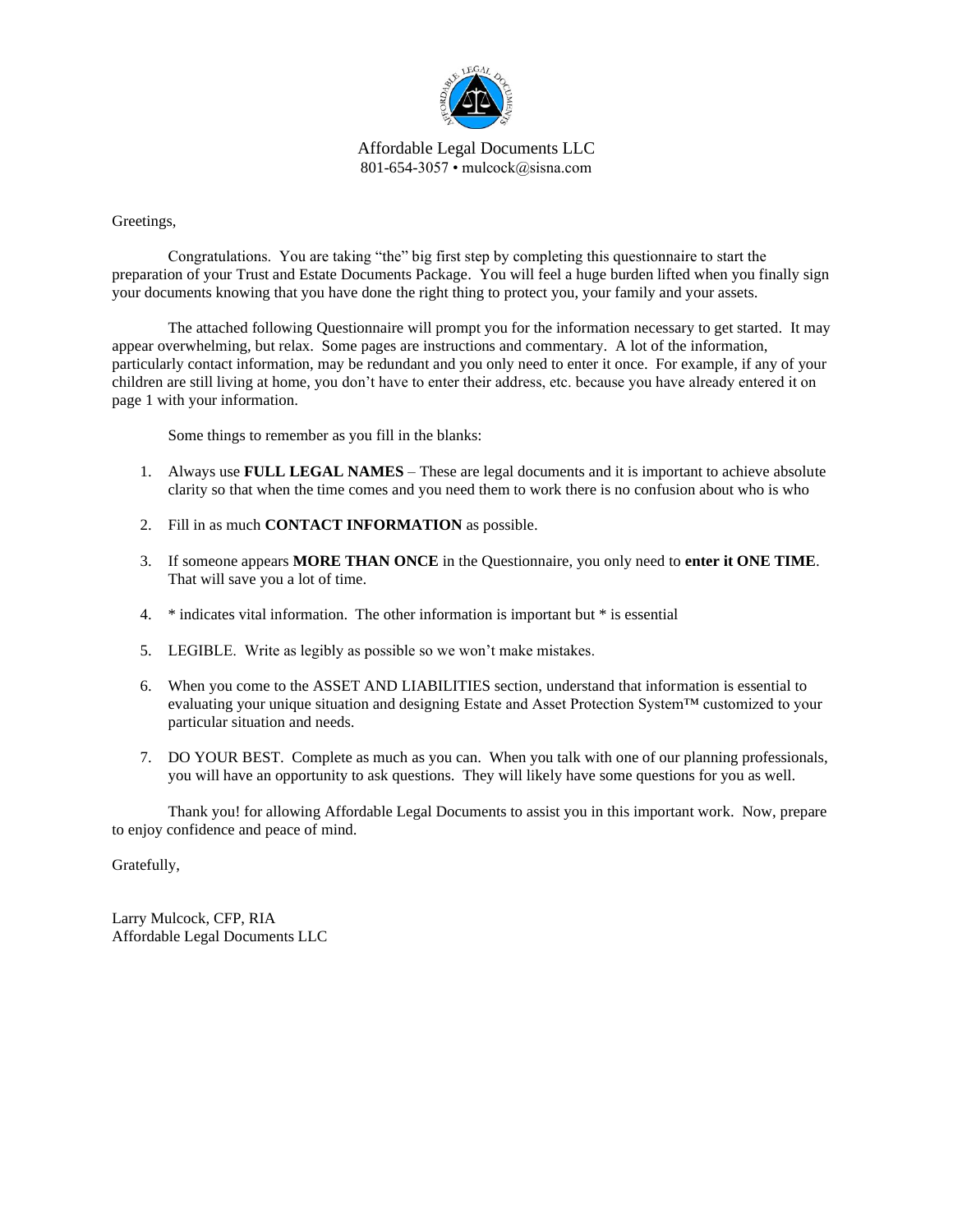# **PERSONAL & FAMILY INFORMATION**

HELP: "*Settlors*" means you, the people who are setting up your Trust. The Settlors "settle" the Trust meaning they are setting up the Trust.

| <b>Prior Names</b> |            | <u> 1999 - Jan James James James James James James James James James James James James James James James James J</u> |
|--------------------|------------|----------------------------------------------------------------------------------------------------------------------|
|                    |            |                                                                                                                      |
|                    |            |                                                                                                                      |
|                    |            |                                                                                                                      |
|                    |            |                                                                                                                      |
|                    |            |                                                                                                                      |
|                    |            | YES / NO Current Estate Plan? If "Yes', please describe ________________________                                     |
|                    |            |                                                                                                                      |
|                    |            |                                                                                                                      |
|                    |            |                                                                                                                      |
|                    |            |                                                                                                                      |
|                    |            |                                                                                                                      |
|                    |            |                                                                                                                      |
|                    |            |                                                                                                                      |
|                    | Work Phone |                                                                                                                      |
|                    |            | *Home Phone                                                                                                          |
|                    |            |                                                                                                                      |
|                    |            | YES / NO Current Estate Plan? If "Yes', please describe ________________________                                     |
|                    |            |                                                                                                                      |
|                    |            |                                                                                                                      |
|                    |            |                                                                                                                      |
| YES / NO           |            | Do you have any relatives or any other persons that depend on you for all or part of their                           |
| support?_          |            |                                                                                                                      |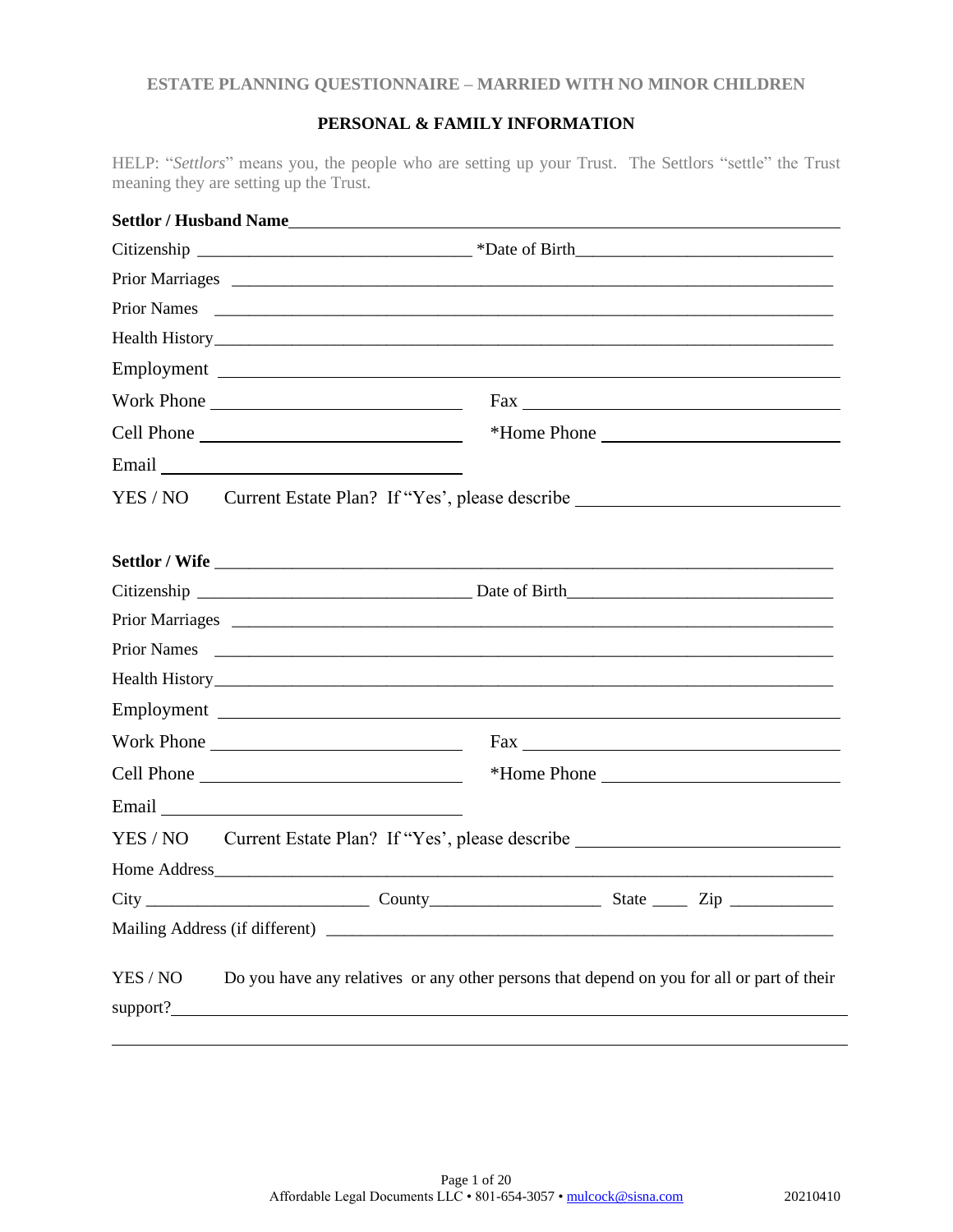# **CHILDREN**

| Child or _______ Non-child Beneficiary #1                                                                                                                                                                                      |                                                 |                                       |  |
|--------------------------------------------------------------------------------------------------------------------------------------------------------------------------------------------------------------------------------|-------------------------------------------------|---------------------------------------|--|
|                                                                                                                                                                                                                                |                                                 |                                       |  |
|                                                                                                                                                                                                                                |                                                 |                                       |  |
|                                                                                                                                                                                                                                |                                                 |                                       |  |
|                                                                                                                                                                                                                                |                                                 |                                       |  |
| $City$ $City$ $Step$ $Line$                                                                                                                                                                                                    |                                                 |                                       |  |
|                                                                                                                                                                                                                                |                                                 |                                       |  |
| Cell Phone email email experience and the contract of the contract of the contract of the contract of the contract of the contract of the contract of the contract of the contract of the contract of the contract of the cont |                                                 |                                       |  |
|                                                                                                                                                                                                                                |                                                 | Physical, mental or other disability? |  |
| Child or _______ Non-child Beneficiary #2                                                                                                                                                                                      |                                                 |                                       |  |
|                                                                                                                                                                                                                                |                                                 |                                       |  |
|                                                                                                                                                                                                                                |                                                 |                                       |  |
|                                                                                                                                                                                                                                |                                                 |                                       |  |
|                                                                                                                                                                                                                                |                                                 |                                       |  |
|                                                                                                                                                                                                                                |                                                 |                                       |  |
| Cell Phone email email email email experience and the contract of the contract of the contract of the contract of the contract of the contract of the contract of the contract of the contract of the contract of the contract |                                                 |                                       |  |
|                                                                                                                                                                                                                                |                                                 | Physical, mental or other disability? |  |
| Child or _______ Non-child Beneficiary #3                                                                                                                                                                                      |                                                 |                                       |  |
|                                                                                                                                                                                                                                |                                                 |                                       |  |
|                                                                                                                                                                                                                                |                                                 |                                       |  |
|                                                                                                                                                                                                                                |                                                 |                                       |  |
|                                                                                                                                                                                                                                |                                                 |                                       |  |
| $City \qquad \qquad \qquad \qquad$                                                                                                                                                                                             |                                                 | State <u>Zip</u>                      |  |
| Work Phone                                                                                                                                                                                                                     |                                                 |                                       |  |
| Cell Phone                                                                                                                                                                                                                     | email <u>__________________________________</u> |                                       |  |
| Are there any Special Needs for this child's family?                                                                                                                                                                           |                                                 | Physical, mental or other disability? |  |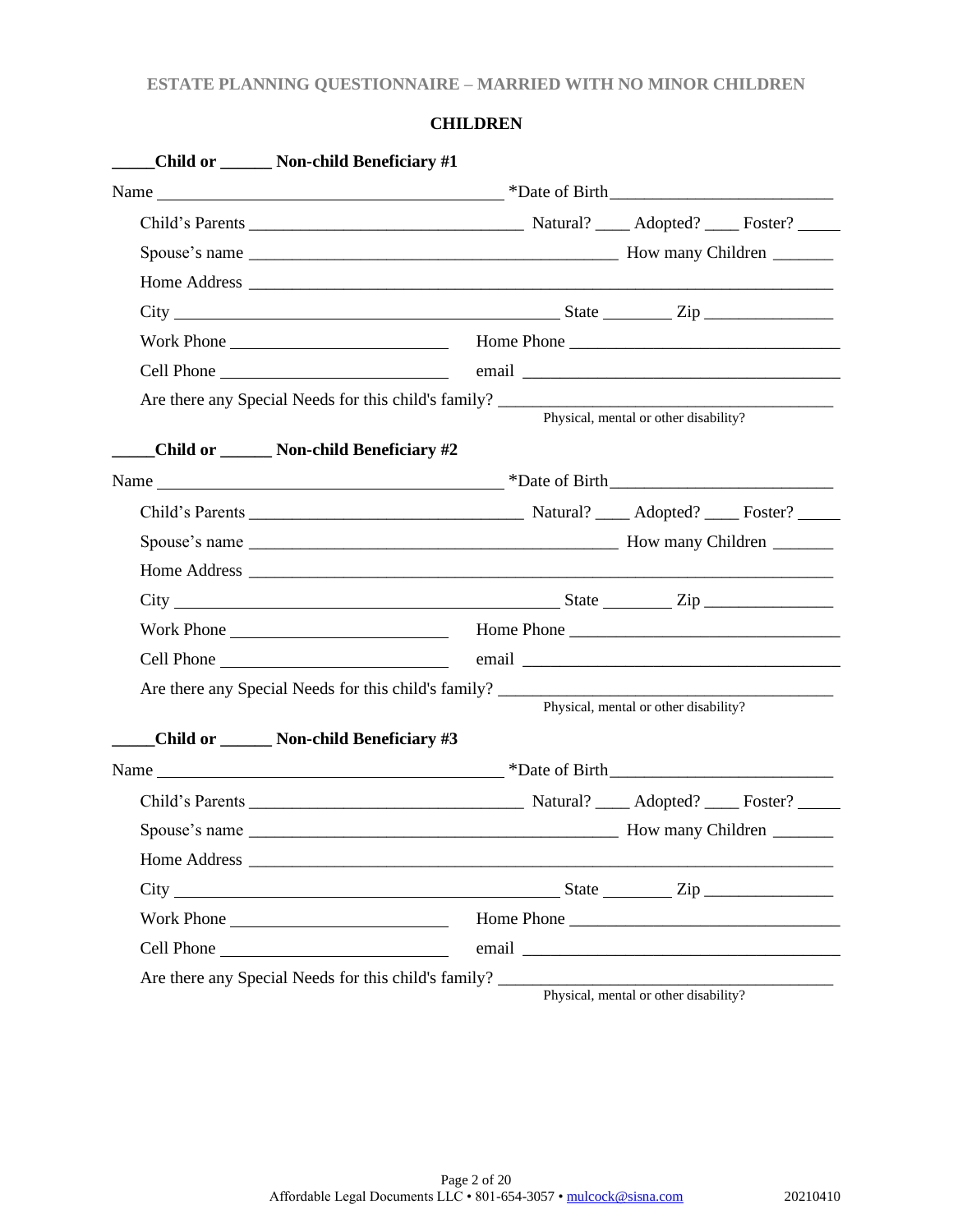| Child or _______ Non-child Beneficiary #4 |                                                                                                                                                                                                                                |                                       |  |
|-------------------------------------------|--------------------------------------------------------------------------------------------------------------------------------------------------------------------------------------------------------------------------------|---------------------------------------|--|
|                                           |                                                                                                                                                                                                                                |                                       |  |
|                                           |                                                                                                                                                                                                                                |                                       |  |
|                                           |                                                                                                                                                                                                                                |                                       |  |
|                                           |                                                                                                                                                                                                                                |                                       |  |
| $City$ $City$ $Step$ $Zip$                |                                                                                                                                                                                                                                |                                       |  |
|                                           |                                                                                                                                                                                                                                |                                       |  |
|                                           | email entrance and the contract of the contract of the contract of the contract of the contract of the contract of the contract of the contract of the contract of the contract of the contract of the contract of the contrac |                                       |  |
|                                           |                                                                                                                                                                                                                                | Physical, mental or other disability? |  |
| Child or ______ Non-child Beneficiary #5  |                                                                                                                                                                                                                                |                                       |  |
|                                           |                                                                                                                                                                                                                                |                                       |  |
|                                           |                                                                                                                                                                                                                                |                                       |  |
|                                           |                                                                                                                                                                                                                                |                                       |  |
|                                           |                                                                                                                                                                                                                                |                                       |  |
| $City$ $City$ $Step$ $Zip$                |                                                                                                                                                                                                                                |                                       |  |
|                                           |                                                                                                                                                                                                                                |                                       |  |
|                                           |                                                                                                                                                                                                                                |                                       |  |
|                                           |                                                                                                                                                                                                                                | Physical, mental or other disability? |  |
| Child or _______ Non-child Beneficiary #6 |                                                                                                                                                                                                                                |                                       |  |
|                                           |                                                                                                                                                                                                                                |                                       |  |
|                                           |                                                                                                                                                                                                                                |                                       |  |
|                                           |                                                                                                                                                                                                                                |                                       |  |
|                                           |                                                                                                                                                                                                                                |                                       |  |
|                                           |                                                                                                                                                                                                                                |                                       |  |
|                                           | Home Phone                                                                                                                                                                                                                     |                                       |  |
| Work Phone                                |                                                                                                                                                                                                                                |                                       |  |

Check here if you have more children and note their information on page 7 under Notes.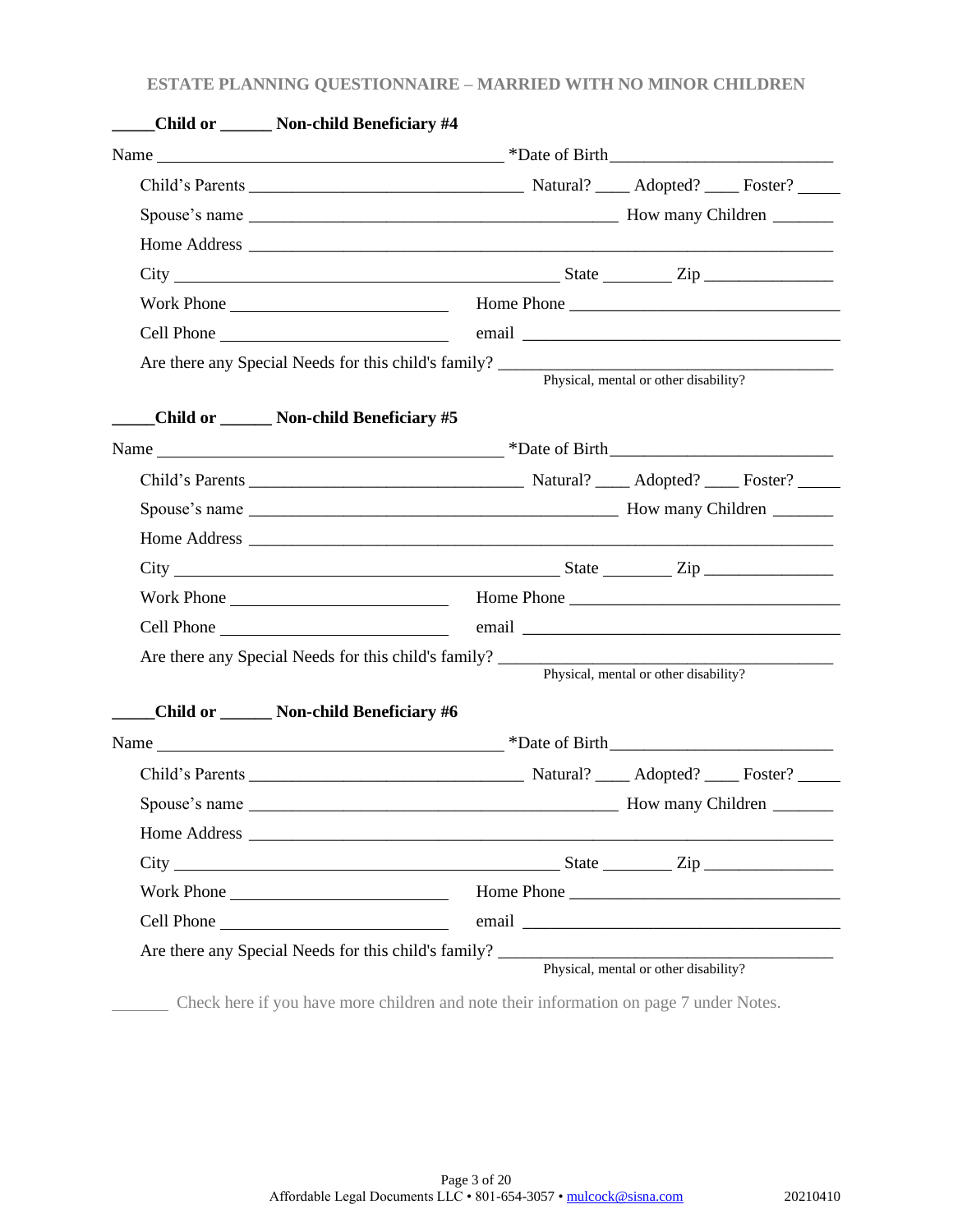### **DOCUMENTS**

NOTE: **IT IS ONLY NECESSARY TO PROVIDE EACH PERSON'S CONTACT INFORMATION ONE TIME.** For example, if your spouse is also your *Personal Representative*, then in the *Personal Representative* section under *Primary Personal Representative,* just fill in his/her name and leave the contact information blank.

## **REVOCABLE LIVING TRUST**

HELP: For estate planning purposes, you, as the Settlors, are "settling" or setting up a "revocable trust". The Trust is a contract (not an entity) in which the Settlors (YOU) appoint the Trustees (YOU) to manage assets that are transferred to the Trust for the benefit of the Beneficiaries (YOU).

HELP: Trust Name – Generally, the Trust bears the names of the Settlors, such as "The William Smith Family Trust". However, you can name it anything you want.

**Trust Name**

## **TRUSTEES**

HELP: *Trustee* – The Trustee is technically the owner of the trust property but we often think of the owner as being the Trust, which is fine. The Trustee(s) is the party(s) to the Trust who manages the Trust assets and property as instructed by the Settlor(s) in the Trust contract.

HELP: *Successor Trustee* – If the Original Trustees die the Successor Trustee(s) steps into the place of the Trustees and takes over the management and distributions of the Trust assets to the new Beneficiaries.

If the Original Trustees becomes incapacitated and are still alive but not able to perform the Trustees' duties, the Successor Trustee steps in to manage the Trust until the Original Trustees either regains their capacity or die. We suggest you have one or two backup Successor Trustees in case one is not available or refuses to do the job.

NOTE: If there are trustworthiness concerns, you can have more than one Trustee or Successor Trustee at a time to provide a check and balance. It is better to have an odd number so that a disagreement cannot end in deadlock making the services of a judge necessary to resolve a conflict.

NOTE: It is good to have some back-ups named in case your first choice can't or is not willing to serve. We recommend two back-ups, but you may have more if you desire. Back-ups are not required. If there is no one specified in the Trust, the Beneficiaries can elect someone, but, if no one is appointed or they can't agree, a judge will need to pick a replacement.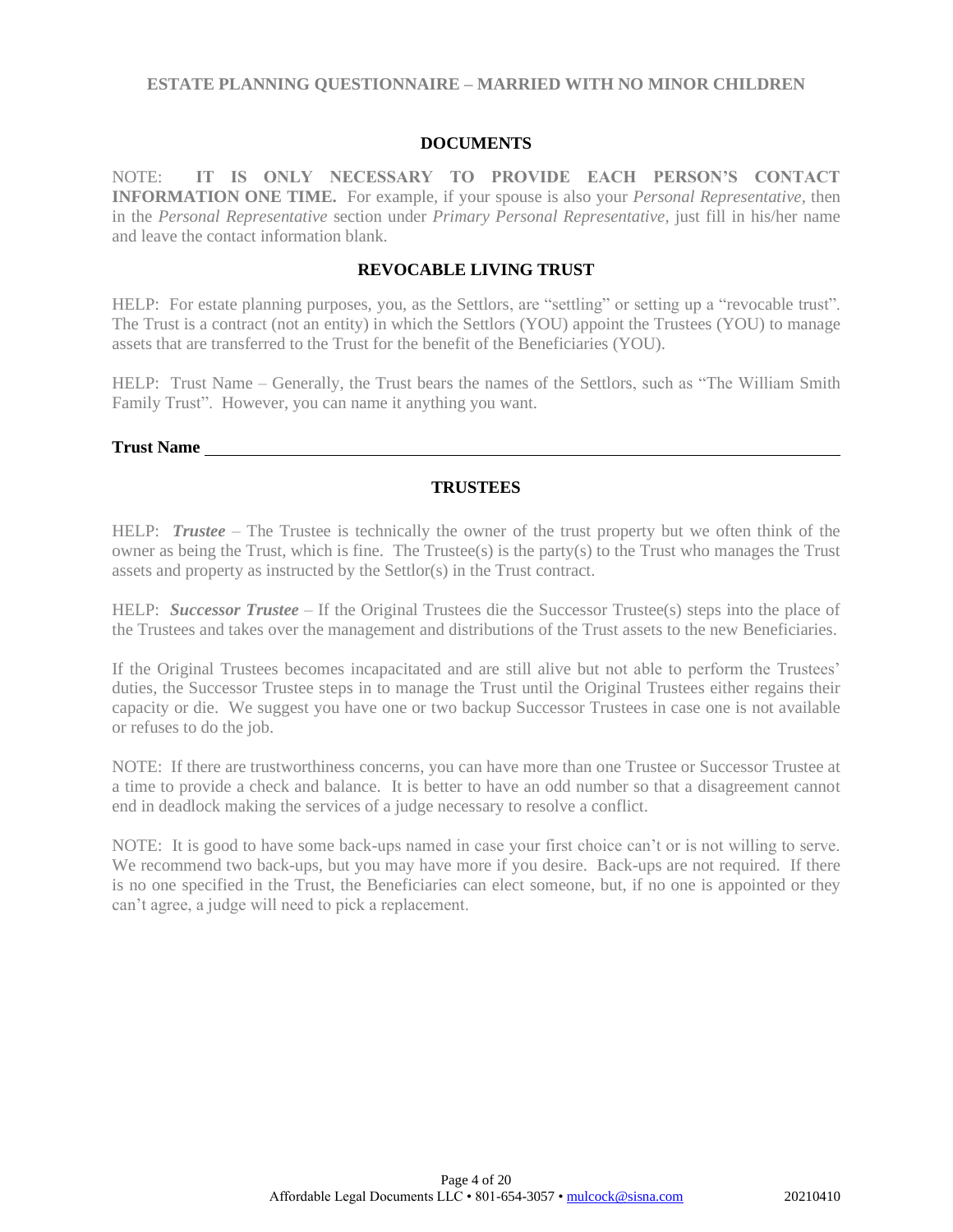| 1 <sup>st</sup> Successor Trustee                                                                                                                                             |  |
|-------------------------------------------------------------------------------------------------------------------------------------------------------------------------------|--|
|                                                                                                                                                                               |  |
|                                                                                                                                                                               |  |
| $City$ $\rule{0.1cm}{0.1cm}$ $\rule{0.1cm}{0.1cm}$ $\qquad \qquad \text{State}$ $\rule{0.1cm}{0.1cm}$ $\qquad \qquad \text{City}$ $\rule{0.1cm}{0.1cm}$ $\rule{0.1cm}{0.1cm}$ |  |
|                                                                                                                                                                               |  |
|                                                                                                                                                                               |  |
| 2 <sup>nd</sup> Successor Trustee                                                                                                                                             |  |
|                                                                                                                                                                               |  |
|                                                                                                                                                                               |  |
| $City$ $City$ $Step$ $Line$                                                                                                                                                   |  |
|                                                                                                                                                                               |  |
|                                                                                                                                                                               |  |
| 3 <sup>rd</sup> Successor Trustee                                                                                                                                             |  |
|                                                                                                                                                                               |  |
|                                                                                                                                                                               |  |
| $City$ $City$ $Step$ $Line$                                                                                                                                                   |  |
| Work Phone                                                                                                                                                                    |  |
|                                                                                                                                                                               |  |

# **YOU are the Original Trustees**

Check here if you want additional Successor Trustees and note them on page 7 under Notes.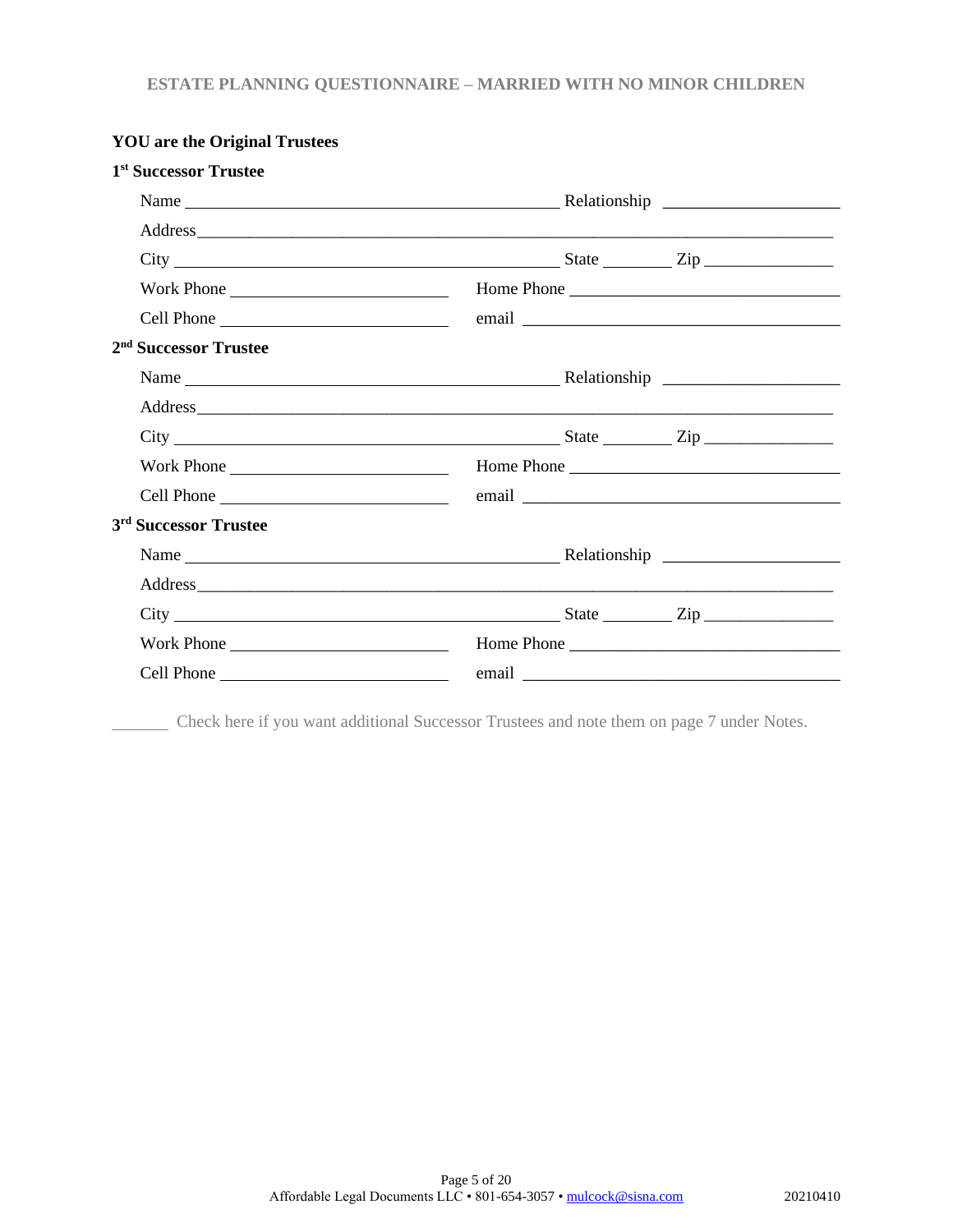## **DISTRIBUTION SCHEME FOR YOUR ESTATE**

INSTRUCTIONS: To ensure that your documents will do what you want, it is important to know your options and be very clear. Read through the following information before you decide. We will discuss this with you before we start your documents until we are satisfied that both you and we are clear. Be sure to (1) always use full legal names and (2) Please provide as much contact information as possible.

HELP: "*Trust Estate"* means everything owned by your Trust.

HELP: "*per stirpes*" or "*by right of representation*" means your estate is to be divided into shares, equal or unequal, one share for each beneficiary. For example, if one of your children predeceases you, that child's share of your estate would be split between that child's children/your grandchildren. A deceased beneficiary's share follows their bloodline, that is, to their children.

HELP: "*per capita*" means your estate is to be divided equally between the surviving beneficiaries. For example, if a one of your children dies before you, that child's share would be split among their siblings, your surviving children, and nothing would go to their children, your grandchildren.

### THINGS TO CONSIDER:

- 1. Division of the Trust Estate
	- a. Divide the Trust Estate equally between the children or do you want an UNequal distribution?
	- b. Do you want to "disinherit" anyone?
	- c. Do you have special situations such as a handicapped child receiving government benefits?
- 2. What if a child dies before you do?
	- a. If a child predeceases me, divide that child's share equally among that child's children. This is called either a "per stirpes" distribution or distribution "*by right of representation*".
- b. If a child predeceases me, divide their share equally among their siblings "per capita".
- 3. When do you want them to get their share?
	- a. As soon as possible after you die?
	- b. When they reach a certain age, for example:
		- i. When each child turns 21
		- ii. After the youngest child turns 21
		- iii. 30% when they turn 21, 30% when they turn 25, the balance when they turn 28
		- iv. Hold the entire estate in trust for the benefit of all minor children. When the youngest child turns 21, divide what's left equally per stirpes.
	- c. When they accomplish a certain task, such as a college degree, get married or by a house.
- 4. Do you want to leave anything to charities, such as Utah Youth Village or the University of Utah?
- 5. Do you want to leave anything to non-family members, such as a friend or a foster child?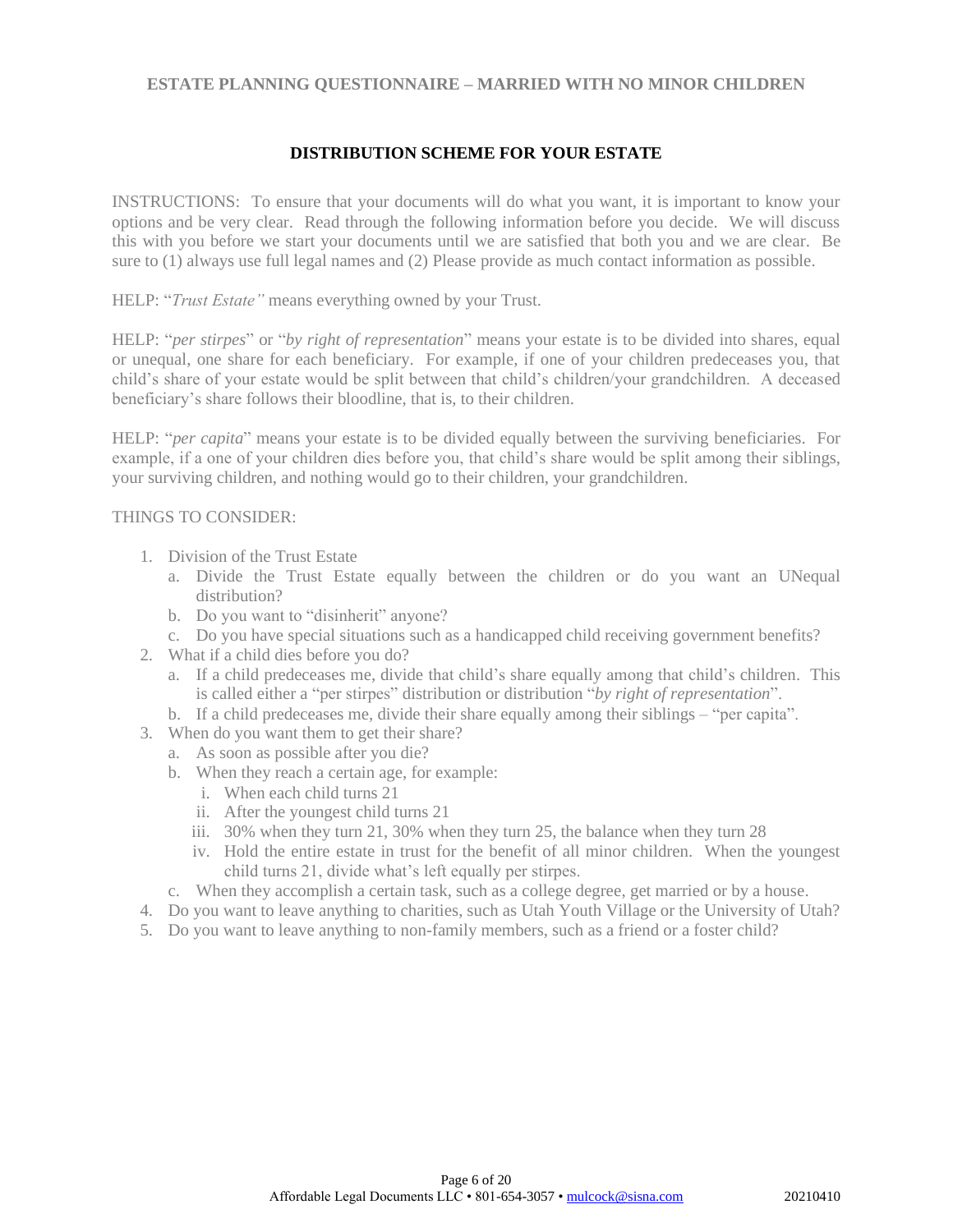## **ESTATE DISTRIBUTION**:

| YES / NO | Do you have any specific concerns with regard to the final distribution of your estate? |
|----------|-----------------------------------------------------------------------------------------|
| YES / NO | Are there any children, grandchildren or any other relative you want to disinherit?     |
| YES / NO | Do you wish to make any anatomical bequests / be an organ donor?                        |
| YES / NO | Do you wish to leave any of your estate to charitable organizations?                    |

## **LAST WILLS AND TESTAMENTS**

INSTRUCTIONS: Be sure to (1) Always use full legal names and (2) provide as much contact information as possible.

HELP: A "pour-over will" means that your Last Will and Testament has a provision that leaves everything not in your Trust to your Trust. In other words, the Trust is the sole heir of your Will, that is to say that your Will "pours" everything "over" into your Trust.

## **PERSONAL REPRESENTATIVES**

HELP: A "p*ersonal representative*" (formerly known as an "e*xecutor*") represents your estate after you die. The Personal Representative takes care of distributing all your stuff you did not transfer to your Trust.

NOTE: Usually, the Personal Representative and Alternate Personal Representative s are the same people as the Successor Trustees. The Personal Representative deals with non-Trust assets and the Trustee deals with Trust assets. It makes it less complicated if only one person must sign and coordinate activities. A committee takes longer to get things done.

NOTE: If there are trustworthiness concerns, you can have more than one Personal Representative and Trustee at a time to provide a check and balance. It is better to have an odd number so that a disagreement cannot end in deadlock making the services of a probate judge necessary to resolve a conflict.

NOTE: It is good to have some back-ups named in case your first choice can't or is not willing to serve.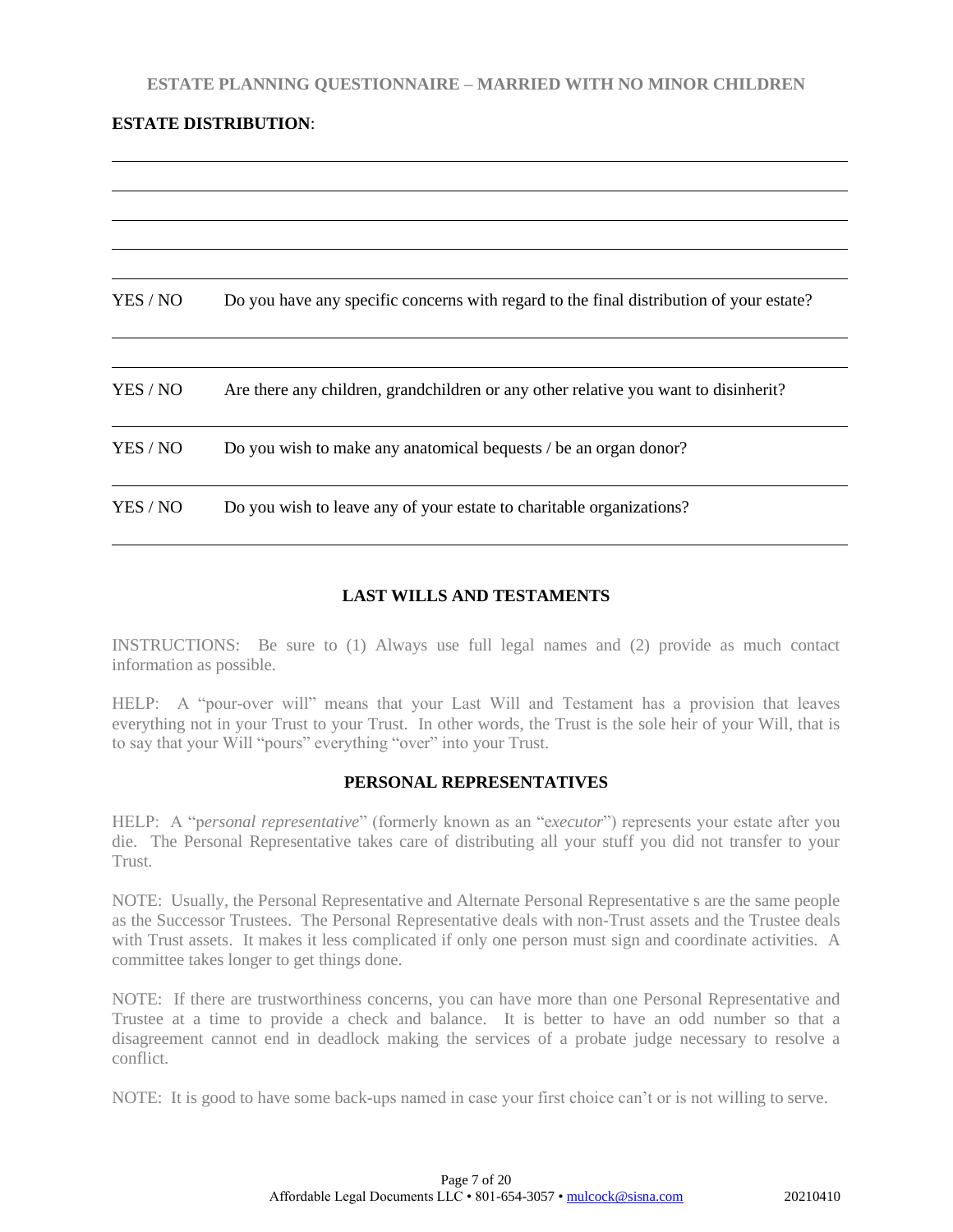## **HUSBAND PERSONAL REPRESENTATIVES**

| Husband - Personal Representative (Usually your spouse)                                      |  |  |
|----------------------------------------------------------------------------------------------|--|--|
|                                                                                              |  |  |
|                                                                                              |  |  |
|                                                                                              |  |  |
| Work Phone <b>Example 2018</b> Home Phone <b>Example 2018</b> Home Phone <b>Example 2018</b> |  |  |
|                                                                                              |  |  |
| Husband - 1 <sup>st</sup> Alternate Personal Representative                                  |  |  |
|                                                                                              |  |  |
|                                                                                              |  |  |
|                                                                                              |  |  |
|                                                                                              |  |  |
| Cell Phone                                                                                   |  |  |
| Husband - 2 <sup>nd</sup> Alternate Personal Representative                                  |  |  |
|                                                                                              |  |  |
|                                                                                              |  |  |
| $City$ $City$ $Step$ $Type$                                                                  |  |  |
|                                                                                              |  |  |
|                                                                                              |  |  |
| Husband - 3 <sup>rd</sup> Alternate Personal Representative                                  |  |  |
|                                                                                              |  |  |
|                                                                                              |  |  |
| $City$ $City$ $Step$ $Line$                                                                  |  |  |
|                                                                                              |  |  |
|                                                                                              |  |  |
|                                                                                              |  |  |

Check here if you want additional Alternate PRs and enter their information below.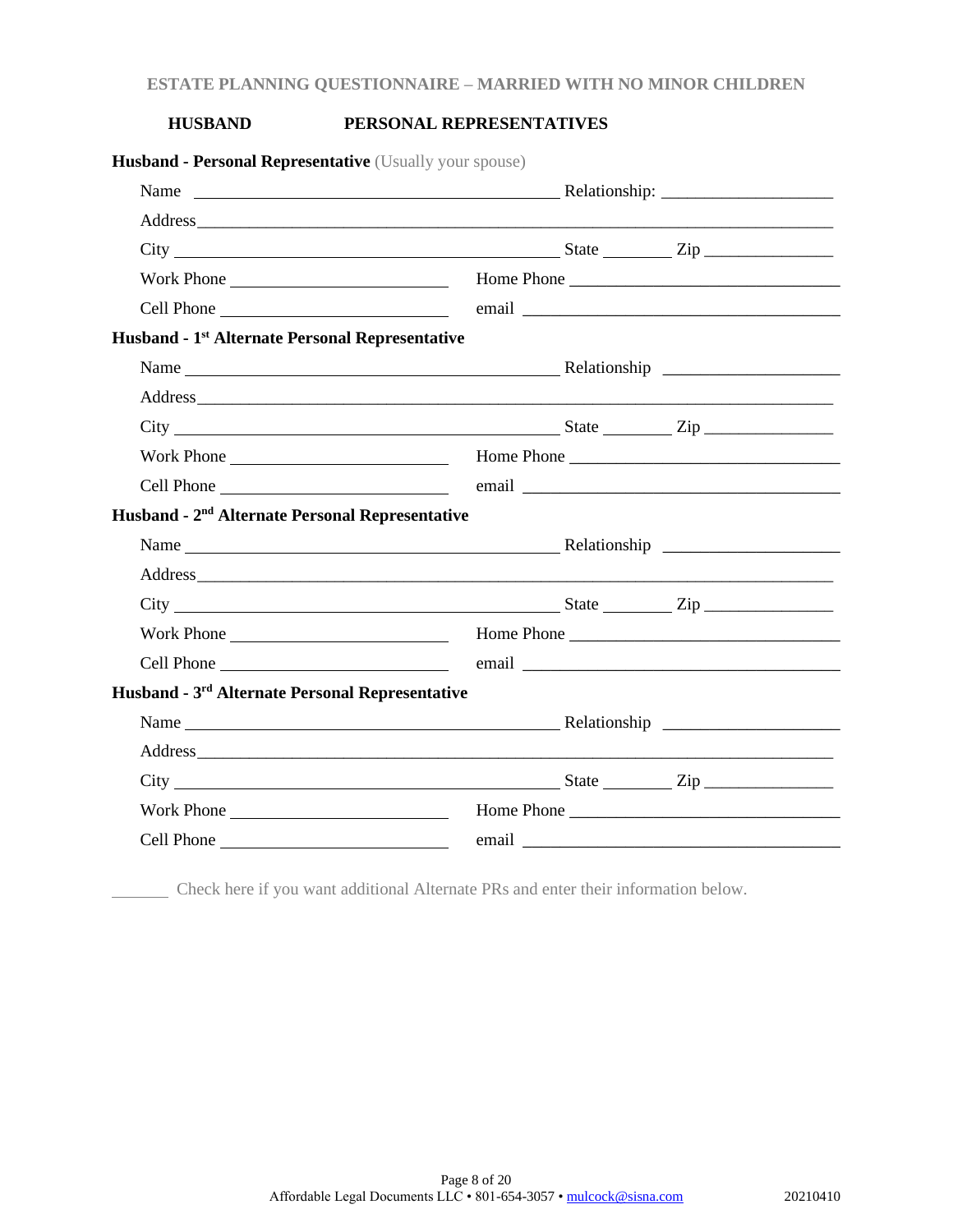## **WIFE PERSONAL REPRESENTATIVES**

| <b>Wife - Personal Representative</b> (Usually your spouse) |  |            |
|-------------------------------------------------------------|--|------------|
|                                                             |  |            |
|                                                             |  |            |
| $City$ $City$ $Step$ $Line$                                 |  |            |
|                                                             |  |            |
|                                                             |  |            |
| Wife - 1 <sup>st</sup> Alternate Personal Representative    |  |            |
|                                                             |  |            |
|                                                             |  |            |
| $City$ $City$ $Step$ $Type$                                 |  |            |
| Work Phone                                                  |  |            |
|                                                             |  |            |
| Wife - 2 <sup>nd</sup> Alternate Personal Representative    |  |            |
|                                                             |  |            |
|                                                             |  |            |
| $City$ $City$ $Step$ $Line$                                 |  |            |
| Work Phone                                                  |  | Home Phone |
|                                                             |  |            |

Check here if you want additional Alternate PRs and enter their information below.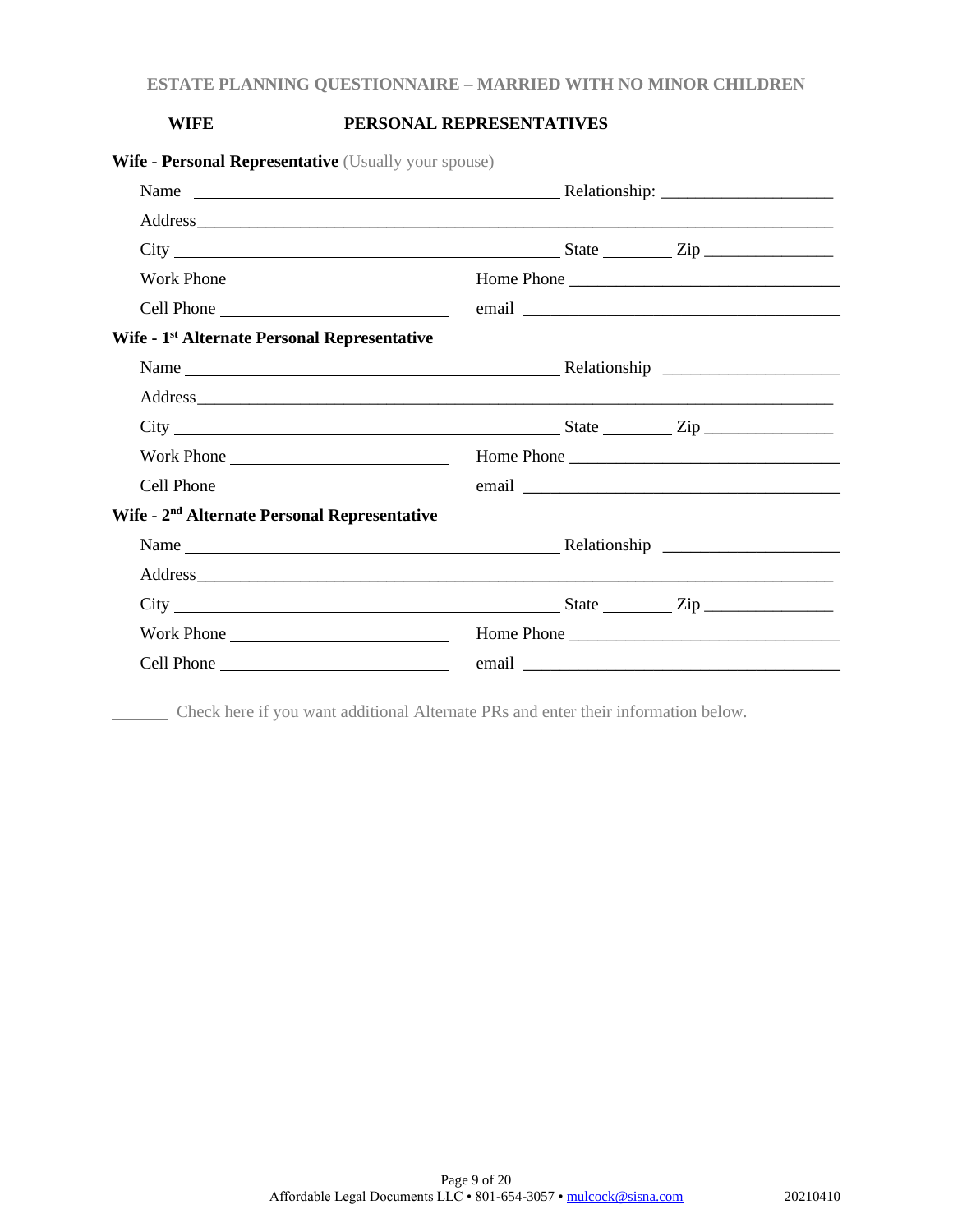## **DURABLE GENERAL POWER OF ATTORNEY**

HELP: A "*Financial Agent*" appointed in your Durable General Power of Attorney is someone you authorize to manage your affairs in the event you become incapacitated. It is active until you either regain your capacity or die.

NOTE: The Financial Agent under your Durable General Power of Attorney and Alternate Financial Agents are usually the same people as the Successor Trustees in the same order. In the event of your incapacity, your Financial Agent manages your non-Trust assets and the Trustee manages your Trust assets. It makes it less complicated if only one person must sign and coordinate activities. A committee takes longer to get things done.

NOTE: It is good to have some back-ups named in case your first choice can't or is not willing to serve.

**HUSBAND FINANCIAL AGENTS**

| $City$ $\rule{1em}{0.15mm}$ $\qquad \qquad \text{State}$ $\rule{1em}{0.15mm}$ $\qquad \qquad \text{State}$ $\rule{1em}{0.15mm}$ $\qquad \qquad \text{Zip}$ $\rule{1em}{0.15mm}$ |  |            |
|---------------------------------------------------------------------------------------------------------------------------------------------------------------------------------|--|------------|
| Work Phone                                                                                                                                                                      |  | Home Phone |
|                                                                                                                                                                                 |  |            |
| Husband - 1 <sup>st</sup> Alternate Financial Agent                                                                                                                             |  |            |
|                                                                                                                                                                                 |  |            |
|                                                                                                                                                                                 |  |            |
| $City$ $2ip$ $2ip$                                                                                                                                                              |  |            |
| Work Phone                                                                                                                                                                      |  | Home Phone |
|                                                                                                                                                                                 |  |            |
| Husband - 2 <sup>nd</sup> Alternate Financial Agent                                                                                                                             |  |            |
|                                                                                                                                                                                 |  |            |
|                                                                                                                                                                                 |  |            |
| $City$ $City$ $Step$ $Line$                                                                                                                                                     |  |            |
| Work Phone                                                                                                                                                                      |  | Home Phone |
| Cell Phone                                                                                                                                                                      |  |            |

**Husband - Financial Agent** (Usually your spouse)

Check here if you want additional Alternate Financial Agents and enter their information below.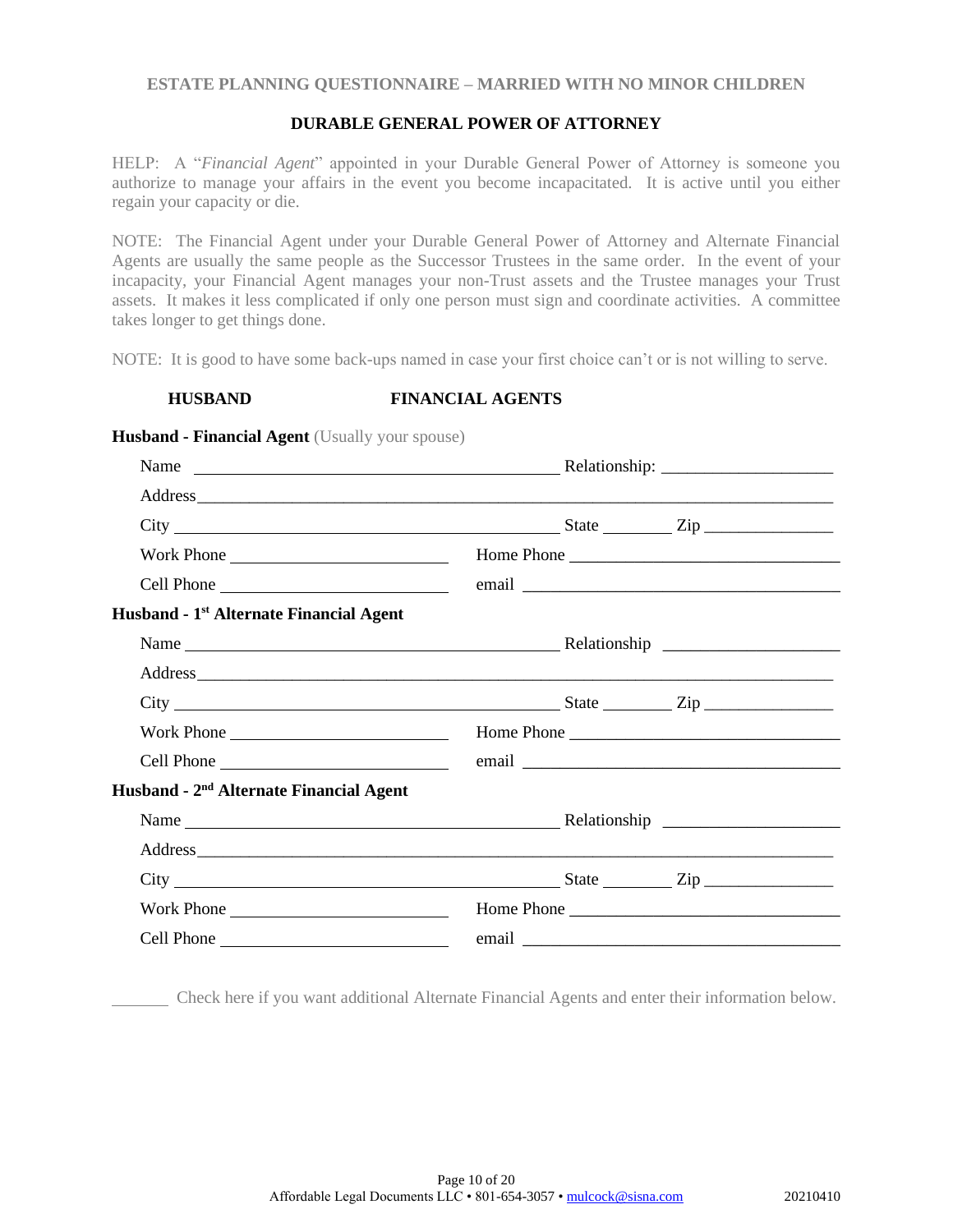# **WIFE FINANCIAL AGENTS**

| <b>Wife - Financial Agent</b> (Usually your spouse) |  |
|-----------------------------------------------------|--|
|-----------------------------------------------------|--|

|                                                  | $City$ $City$ $Step$ $Line$           |  |
|--------------------------------------------------|---------------------------------------|--|
| Work Phone                                       |                                       |  |
|                                                  |                                       |  |
| Wife - 1 <sup>st</sup> Alternate Financial Agent |                                       |  |
|                                                  |                                       |  |
|                                                  |                                       |  |
|                                                  | $\text{City}$ $\frac{1}{\text{City}}$ |  |
| Work Phone                                       | Home Phone                            |  |
|                                                  |                                       |  |
| Wife - 2 <sup>nd</sup> Alternate Financial Agent |                                       |  |
|                                                  |                                       |  |
|                                                  |                                       |  |
|                                                  |                                       |  |
| Work Phone                                       | Home Phone                            |  |
|                                                  |                                       |  |

Check here if you want additional Alternate Financial Agents and enter their information below.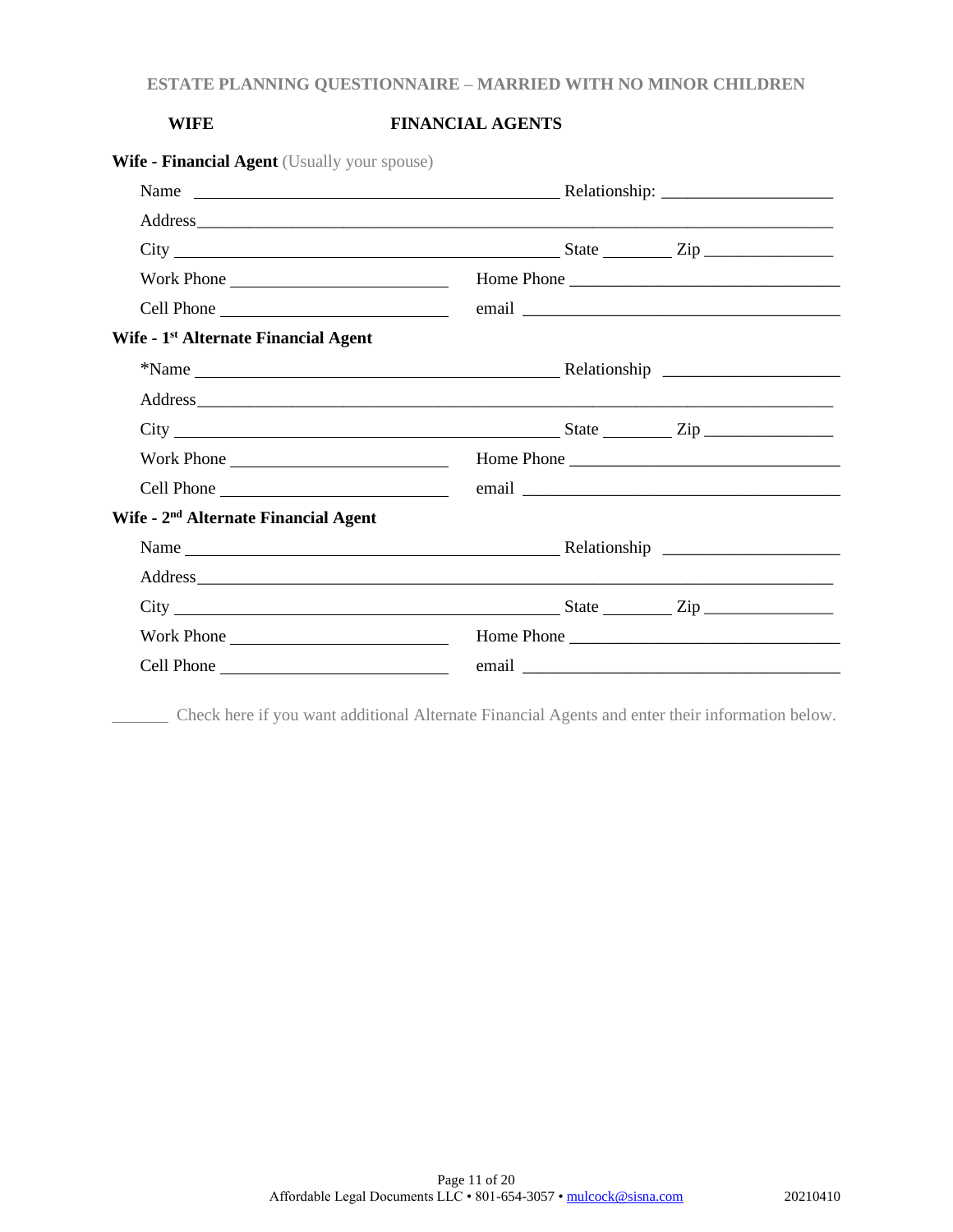## **HEALTH CARE POWER OF ATTORNEY**

INSTRUCTIONS: Be sure to (1) Always use full legal names and (2) provide as much contact information as possible.

HELP: A "*Health Care Agent*" is a person appointed by you in your Health Care Power of Attorney, more technically known as a "Medical Directive". You grant to this person your power to make medical and health care decisions for you if you, for whatever reason, cannot make them yourself. Each State legislature has approved its own version that usually incorporates the Living Will.

HELP: A "living will", more technically known as a "Medical Directive to Physicians and Providers of Health Care" is a document in which you express your desires relative to ongoing medical and health care services in the event you are irrevocably in the process of dying. No person is appointed to act for you under this document. It is State-specific and usually combined with the Health Care Power of Attorney.

NOTE: Your Health Care Agent need not be the same as anyone already named in the previous documents. In fact, it is often not the same person. Some things to consider when selecting your Health Care Agent and Alternates are age, familiarity with medical and health care matters, disposition under stressful circumstances, assertiveness, etc.

NOTE: It is good to have some back-ups named in case your first choice can't or is not willing to serve.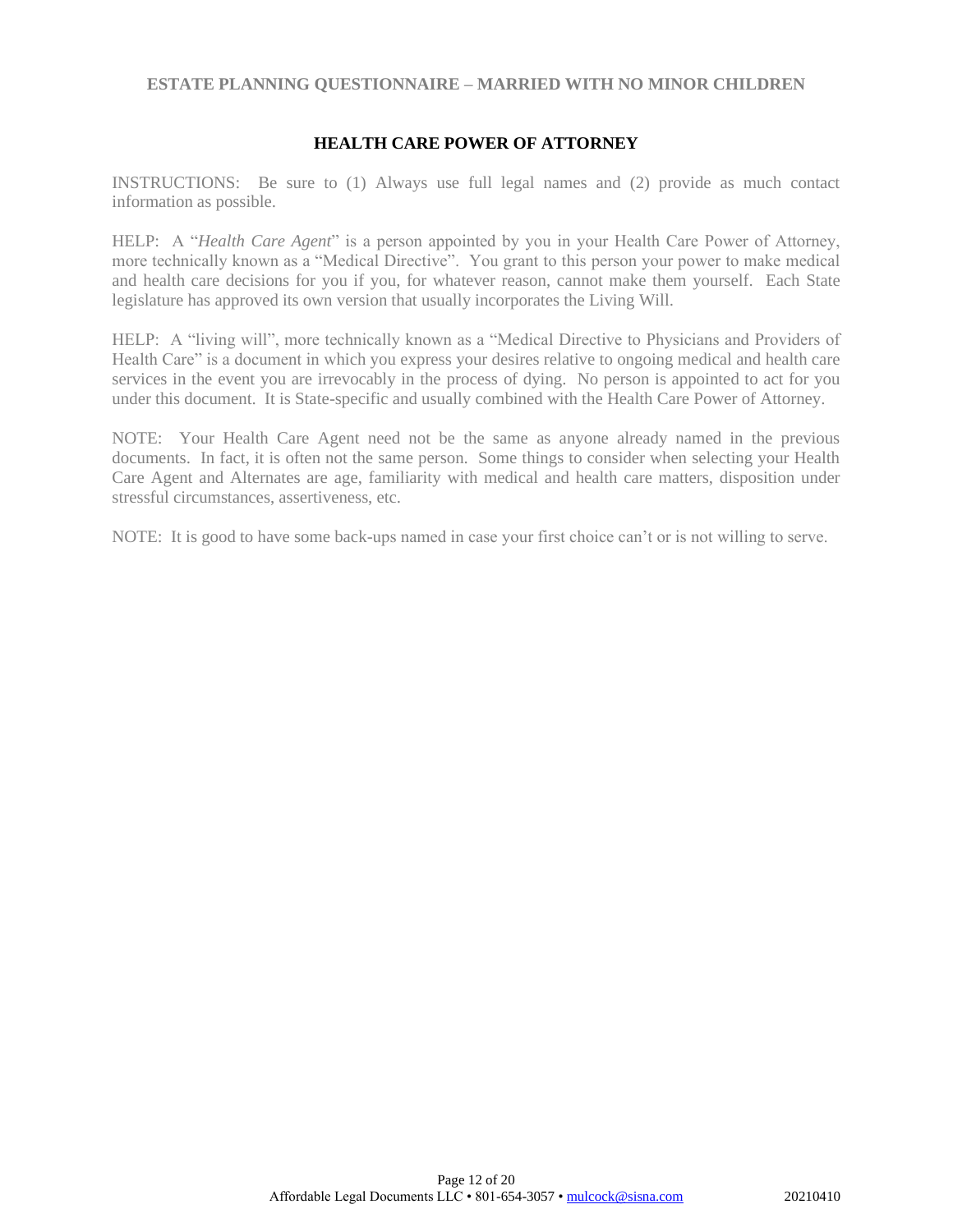# **HUSBAND HEALTH CARE AGENTS**

| Husband - Health Care Agent (Usually your spouse)     |  |            |
|-------------------------------------------------------|--|------------|
|                                                       |  |            |
|                                                       |  |            |
| $City$ $City$ $Step$ $Type$                           |  |            |
| Work Phone                                            |  | Home Phone |
|                                                       |  |            |
| Husband - 1 <sup>st</sup> Alternate Health Care Agent |  |            |
|                                                       |  |            |
|                                                       |  |            |
|                                                       |  |            |
| Work Phone                                            |  |            |
|                                                       |  |            |
| Husband - 2 <sup>nd</sup> Alternate Health Care Agent |  |            |
|                                                       |  |            |
|                                                       |  |            |
| $City$ $City$ $Step$ $Type$                           |  |            |
|                                                       |  |            |
|                                                       |  |            |

 Check here if you want additional Alternate Health Care Agents and enter their information below.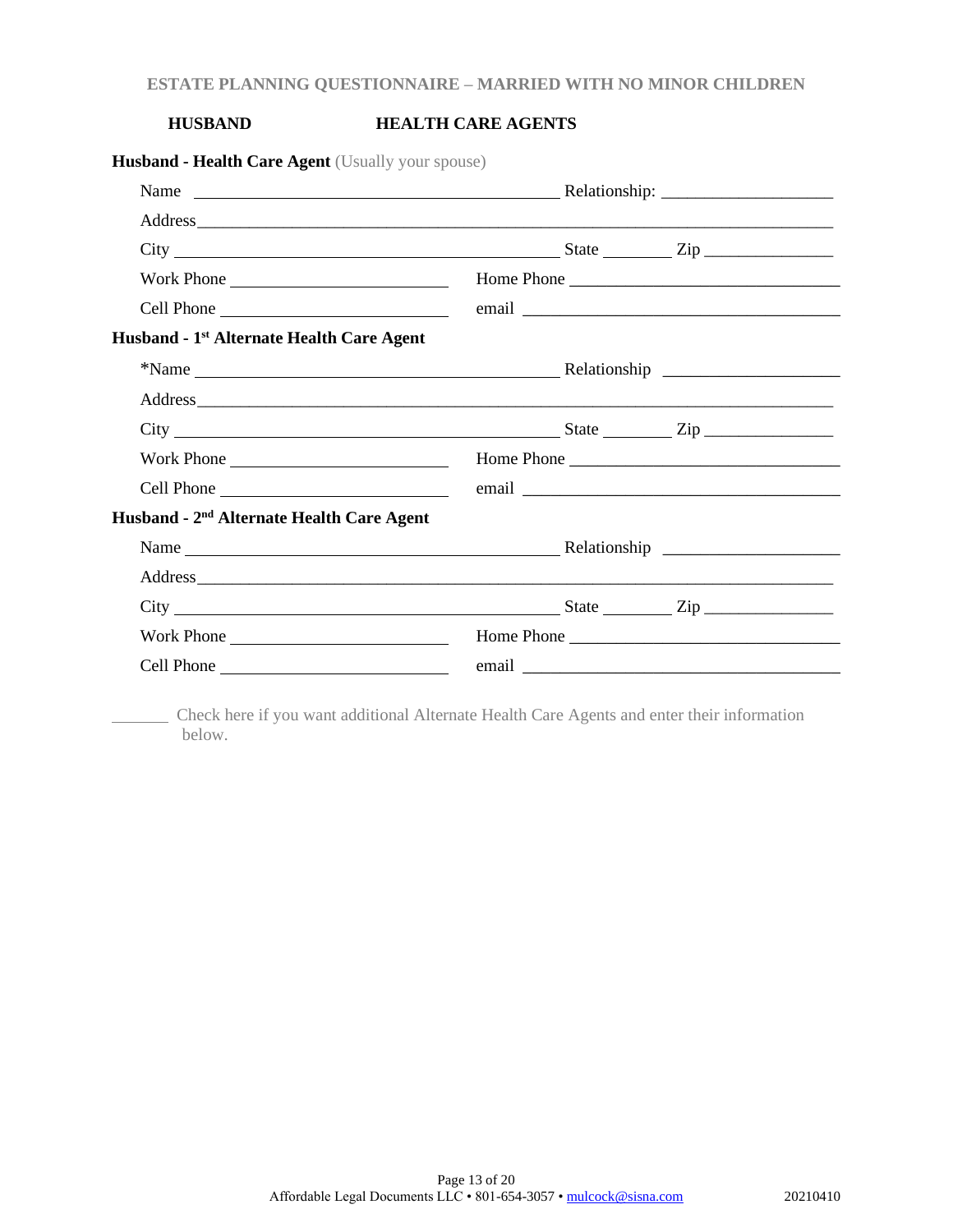# **WIFE HEALTH CARE AGENTS**

| <b>Wife - Health Care Agent</b> (Usually your spouse) |  |            |
|-------------------------------------------------------|--|------------|
|                                                       |  |            |
|                                                       |  |            |
| $City$ $City$ $Step$ $Line$                           |  |            |
| Work Phone                                            |  | Home Phone |
|                                                       |  |            |
| Wife - 1 <sup>st</sup> Alternate Health Care Agent    |  |            |
|                                                       |  |            |
|                                                       |  |            |
| $City$ $City$ $Step$ $Line$                           |  |            |
| Work Phone                                            |  | Home Phone |
| Cell Phone                                            |  |            |
| Wife - 2 <sup>nd</sup> Alternate Health Care Agent    |  |            |
| Name Relationship                                     |  |            |
|                                                       |  |            |
| $\text{City}$ $\text{City}$                           |  |            |
| Work Phone                                            |  |            |
| Cell Phone                                            |  |            |

 Check here if you want additional Alternate Health Care Agents and enter their information below.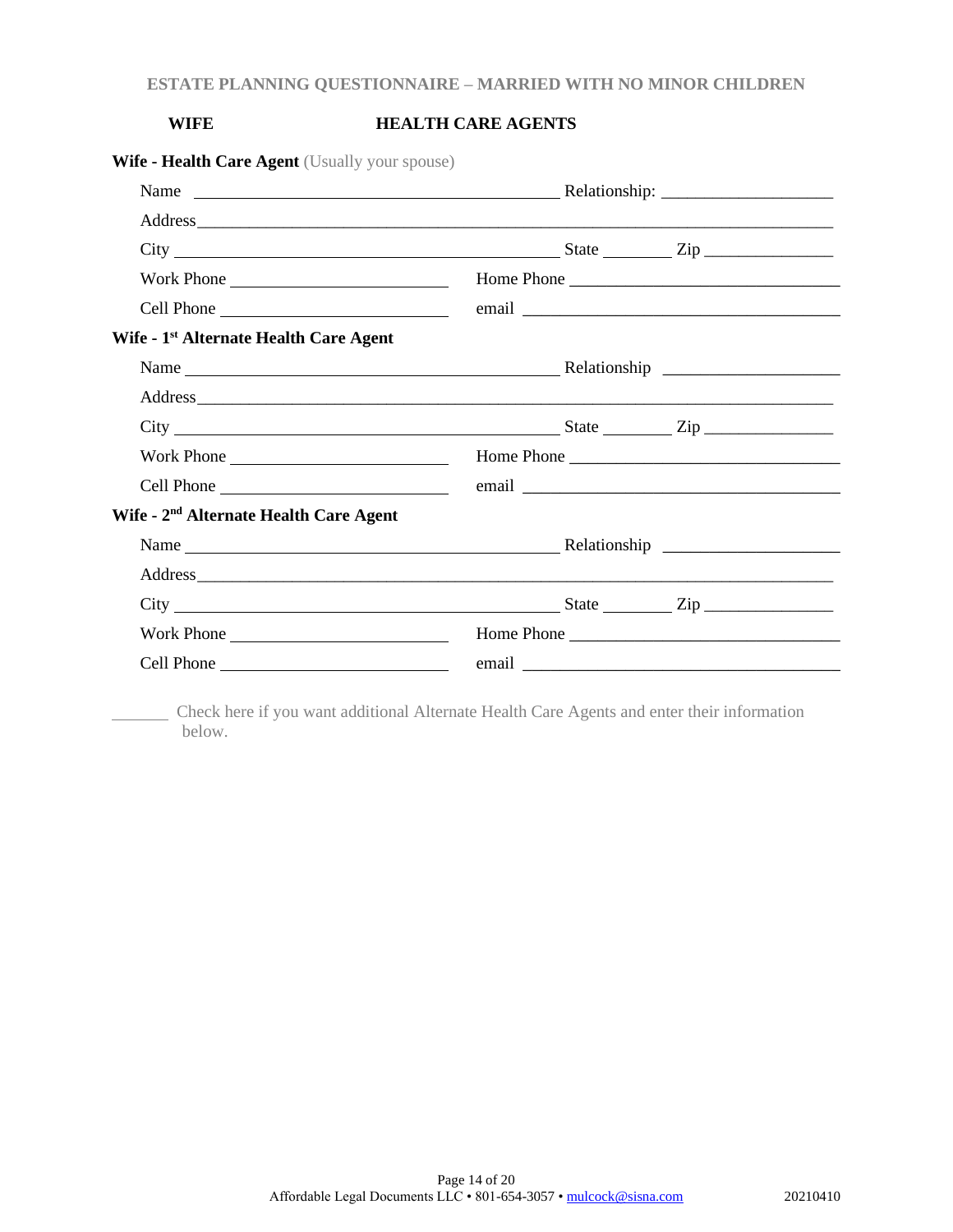## **ASSETS AND LIABILITIES**

WHY? Why do we need your financial information? First, it will help us see if an ILIT is the right tool for your current and anticipated situation.

Second, it may raise additional red flags regarding your estate or asset protection planning, they may need additional attention.

Third, we want to be sure that it does not conflict with other planning you may have already done.

#### INSTRUCTIONS:

- 1. Be as details as possible, but not too detailed. In other words, enter the name of the bank, type of account and typical balance, but not the account number. The same applies to credit cards.
- 2. Whenever possible, indicate who or what owns each asset or liability. For example, an account has only one spouse on a rental property owned by an LLC, or who each IRA belongs to. Separate property or community property may indicate that some special drafting may be needed. This is particularly true for multiple marriages and merged families. We will ultimately need to know which assets are intended to be joint and which are separate property.
- 3. Enter the address or some other description of the real estate, enough so that we can identify what state it is in and the type of use, such as a residential rental, farm property or a cabin in the mountains.
- 4. We do not need exact balances on accounts and debts, only estimates. The same applies to the fair market value.
- 5. The detail request for each life insurance policy is necessary to determine the disposition and ownership of each policy.
- 6. Possible inheritance is important because most people do not consider it an asset or part of their net worth. However, it can wreak havoc with a plan if not anticipated. Your best estimate is all we need.
- 7. Do your best. Your may have questions. We will likely have questions for you as well. If you are uncertain about an entry, leave it blank or put a "?" next to it to remind both of us that it needs attention.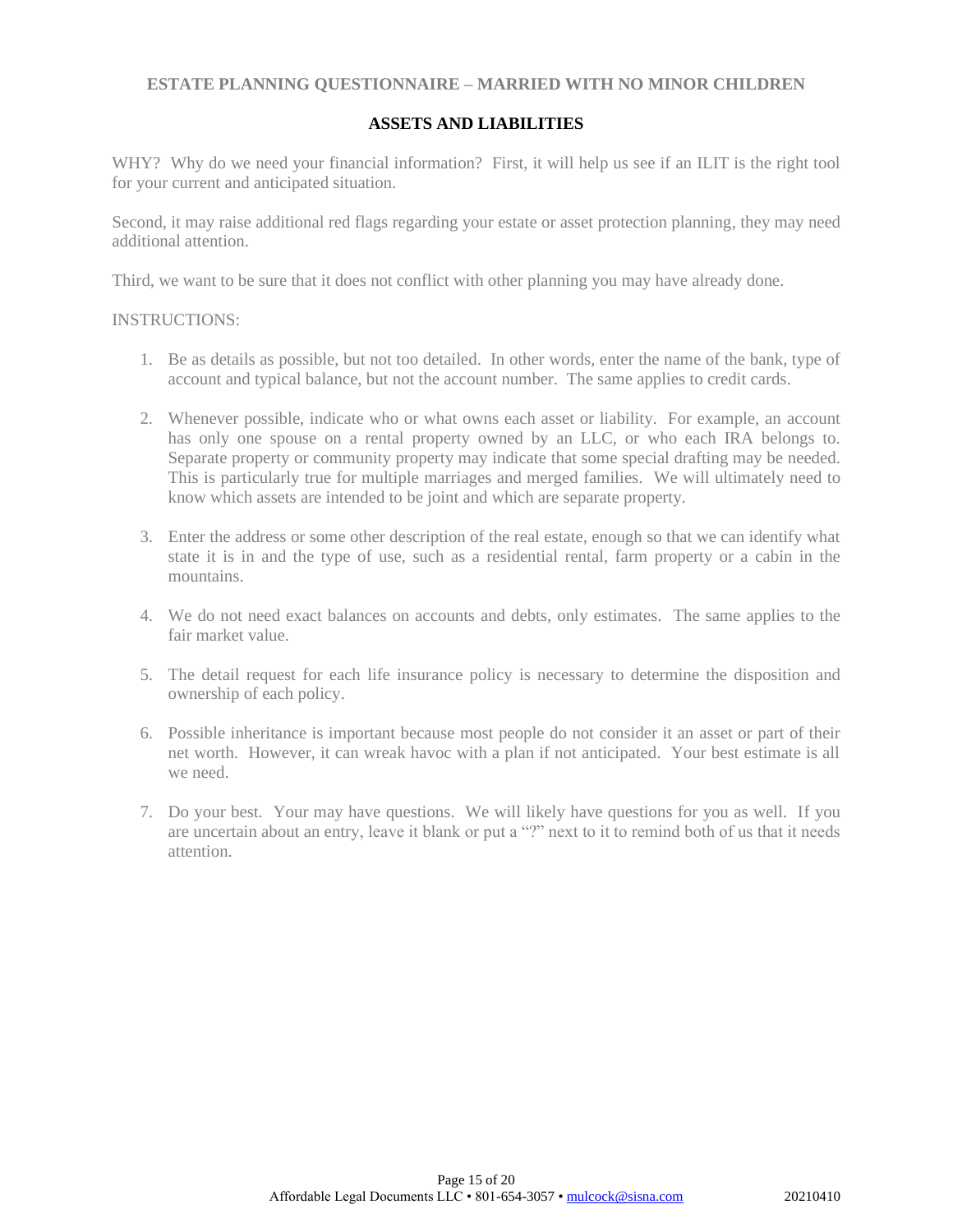| Title | Description                                                                                                                                                    | Debt                        | Fair Market Value           |
|-------|----------------------------------------------------------------------------------------------------------------------------------------------------------------|-----------------------------|-----------------------------|
|       | Personal Property, Collectables, etc.                                                                                                                          | $\sim$                      | \$                          |
|       | <u> 1980 - Johann Barbara, martxa alemaniar amerikan a</u>                                                                                                     | \$                          | $\mathbb{S}$                |
|       |                                                                                                                                                                | \$                          | \$                          |
|       |                                                                                                                                                                | \$                          | \$                          |
|       | <u> 1980 - Johann Stoff, deutscher Stoffen und der Stoffen und der Stoffen und der Stoffen und der Stoffen und der</u><br>Personal Vehicles, Boats, Toys, etc. |                             |                             |
|       | <u> 1980 - Johann Barbara, martin amerikan basar dan basar dan basar dalam basar dalam basar dalam basar dalam b</u>                                           | $\mathbb{S}$                | $\sim$                      |
|       |                                                                                                                                                                | \$                          | $\frac{\text{S}}{\text{S}}$ |
|       |                                                                                                                                                                | \$                          | \$                          |
|       | <u> 1980 - Johann Barn, mars ann an t-Amhain Aonaichte ann an t-Aonaichte ann an t-Aonaichte ann an t-Aonaichte a</u>                                          | \$                          | \$                          |
|       |                                                                                                                                                                | \$                          | $\mathbb{S}$                |
|       |                                                                                                                                                                | \$                          | \$                          |
|       | <b>Personal Cash, Checking &amp; Savings Accounts</b>                                                                                                          |                             |                             |
|       |                                                                                                                                                                | $\sim$                      | $\sim$                      |
|       |                                                                                                                                                                | \$                          | $\mathbb{S}$                |
|       |                                                                                                                                                                | \$                          | \$                          |
|       |                                                                                                                                                                | \$                          | \$                          |
|       |                                                                                                                                                                | \$                          | $\sim$ $\sim$               |
|       |                                                                                                                                                                | \$                          | \$                          |
|       | *Personal Consumer / Credit Card Debt                                                                                                                          |                             |                             |
|       |                                                                                                                                                                | $\frac{\text{S}}{\text{S}}$ |                             |
|       |                                                                                                                                                                | \$                          |                             |
|       | <u> 2001 - An Dùbhlachd ann an Dùbhad ann an Dùbhad ann an Dùbhad ann an Dùbhad ann an Dùbhad ann an Dùbhad ann a</u>                                          | $\sim$                      |                             |
|       |                                                                                                                                                                |                             |                             |
|       |                                                                                                                                                                |                             |                             |
|       |                                                                                                                                                                |                             |                             |
|       | Personal Notes, Contracts, Accounts Receivable                                                                                                                 |                             |                             |
|       |                                                                                                                                                                | \$                          |                             |
|       |                                                                                                                                                                | \$                          | \$                          |
|       |                                                                                                                                                                | \$                          | \$                          |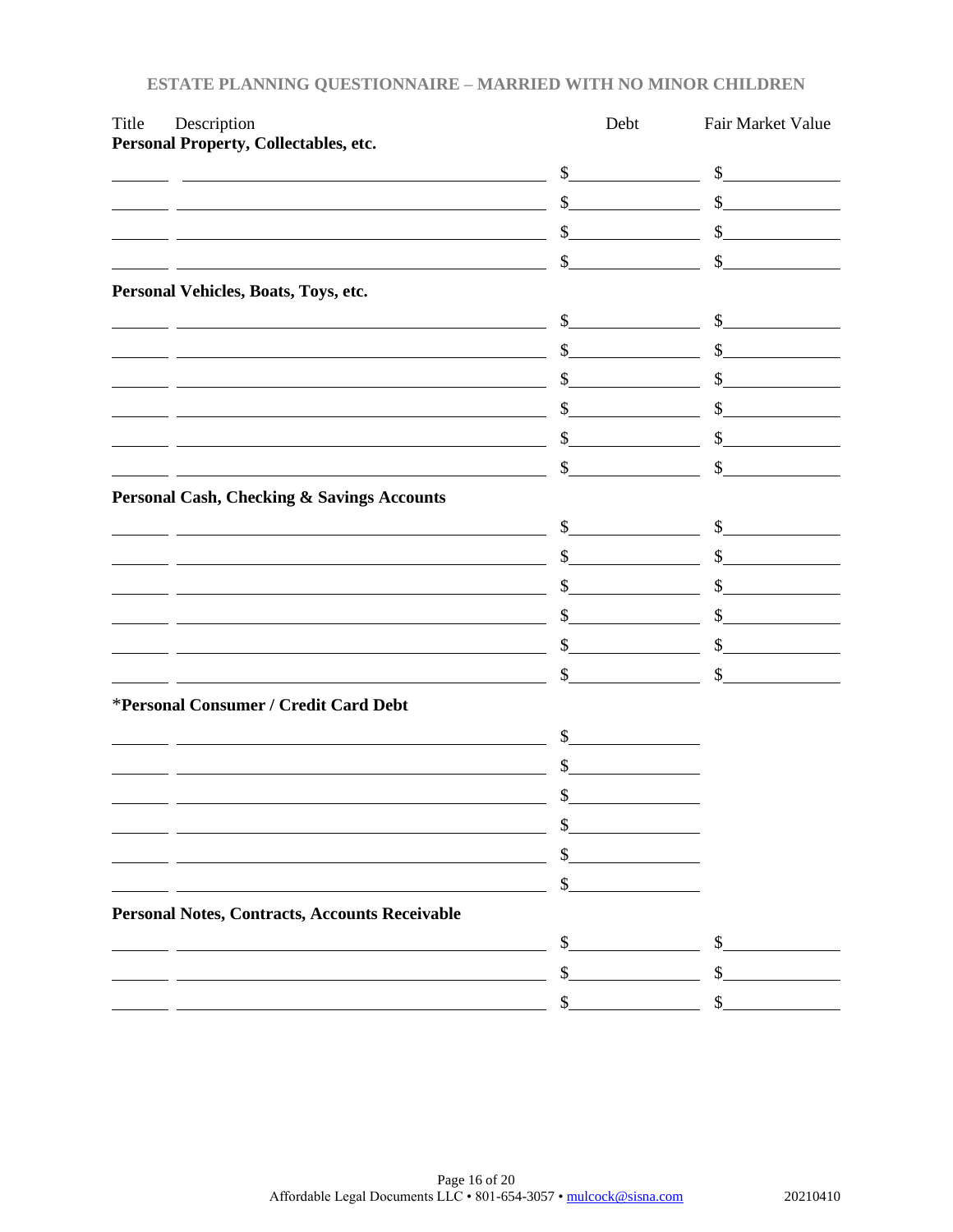| <b>Personal Use Real Estate</b><br>$\int$<br>$\mathbb{S}$<br>\$<br><u> 1989 - Johann Stoff, deutscher Stoffen und der Stoffen und der Stoffen und der Stoffen und der Stoffen und der</u><br>$\mathbb{S}$<br><b>Rental Real Estate</b><br>s<br><u> 1980 - Johann Barn, fransk politik amerikansk politik (</u><br>$\frac{1}{2}$<br>$\frac{1}{2}$<br><u> 1989 - Johann Barn, fransk politik (d. 1989)</u><br>$\mathbb{S}$<br>$\frac{1}{2}$<br>$\mathbb{S}$<br><u> 1989 - Johann Barbara, martxa alemaniar arg</u><br>$\mathbb{S}$<br><u> 1989 - Johann Stoff, deutscher Stoffen und der Stoffen und der Stoffen und der Stoffen und der Stoffen und d</u><br>$\frac{1}{2}$<br>$\mathbb{S}$<br>$\mathbb{S}$<br><b>Land &amp; Development Real Estate</b><br>$\frac{\text{S}}{\text{S}}$<br>$\mathbb{S}$<br>$\mathbb{S}$<br>Closely-Held Businesses - Corporations, Limited Liability Companies, Partnerships, etc.<br>$\frac{\text{S}}{\text{S}}$<br>$\sim$<br>$\sim$<br>$\mathbb{S}$<br>Patents, Trademarks, Copy Rights, Royalties, etc.<br>\$<br>\$<br>\$<br><b>Non-US Assets</b><br>\$<br>\$<br>\$<br>\$<br>\$<br>\$ | Title | Description | Debt | Fair Market Value                                  |
|------------------------------------------------------------------------------------------------------------------------------------------------------------------------------------------------------------------------------------------------------------------------------------------------------------------------------------------------------------------------------------------------------------------------------------------------------------------------------------------------------------------------------------------------------------------------------------------------------------------------------------------------------------------------------------------------------------------------------------------------------------------------------------------------------------------------------------------------------------------------------------------------------------------------------------------------------------------------------------------------------------------------------------------------------------------------------------------------------------------------|-------|-------------|------|----------------------------------------------------|
|                                                                                                                                                                                                                                                                                                                                                                                                                                                                                                                                                                                                                                                                                                                                                                                                                                                                                                                                                                                                                                                                                                                        |       |             |      |                                                    |
|                                                                                                                                                                                                                                                                                                                                                                                                                                                                                                                                                                                                                                                                                                                                                                                                                                                                                                                                                                                                                                                                                                                        |       |             |      | $\frac{1}{2}$                                      |
|                                                                                                                                                                                                                                                                                                                                                                                                                                                                                                                                                                                                                                                                                                                                                                                                                                                                                                                                                                                                                                                                                                                        |       |             |      | $\frac{1}{2}$                                      |
|                                                                                                                                                                                                                                                                                                                                                                                                                                                                                                                                                                                                                                                                                                                                                                                                                                                                                                                                                                                                                                                                                                                        |       |             |      | $\mathbb{S}$                                       |
|                                                                                                                                                                                                                                                                                                                                                                                                                                                                                                                                                                                                                                                                                                                                                                                                                                                                                                                                                                                                                                                                                                                        |       |             |      | $\mathbb{S}$                                       |
|                                                                                                                                                                                                                                                                                                                                                                                                                                                                                                                                                                                                                                                                                                                                                                                                                                                                                                                                                                                                                                                                                                                        |       |             |      |                                                    |
|                                                                                                                                                                                                                                                                                                                                                                                                                                                                                                                                                                                                                                                                                                                                                                                                                                                                                                                                                                                                                                                                                                                        |       |             |      | $\frac{1}{2}$                                      |
|                                                                                                                                                                                                                                                                                                                                                                                                                                                                                                                                                                                                                                                                                                                                                                                                                                                                                                                                                                                                                                                                                                                        |       |             |      |                                                    |
|                                                                                                                                                                                                                                                                                                                                                                                                                                                                                                                                                                                                                                                                                                                                                                                                                                                                                                                                                                                                                                                                                                                        |       |             |      | $\sim$ $\sim$                                      |
|                                                                                                                                                                                                                                                                                                                                                                                                                                                                                                                                                                                                                                                                                                                                                                                                                                                                                                                                                                                                                                                                                                                        |       |             |      |                                                    |
|                                                                                                                                                                                                                                                                                                                                                                                                                                                                                                                                                                                                                                                                                                                                                                                                                                                                                                                                                                                                                                                                                                                        |       |             |      | $\sim$ $\sim$                                      |
|                                                                                                                                                                                                                                                                                                                                                                                                                                                                                                                                                                                                                                                                                                                                                                                                                                                                                                                                                                                                                                                                                                                        |       |             |      | $\mathbb{S}$                                       |
|                                                                                                                                                                                                                                                                                                                                                                                                                                                                                                                                                                                                                                                                                                                                                                                                                                                                                                                                                                                                                                                                                                                        |       |             |      |                                                    |
|                                                                                                                                                                                                                                                                                                                                                                                                                                                                                                                                                                                                                                                                                                                                                                                                                                                                                                                                                                                                                                                                                                                        |       |             |      |                                                    |
|                                                                                                                                                                                                                                                                                                                                                                                                                                                                                                                                                                                                                                                                                                                                                                                                                                                                                                                                                                                                                                                                                                                        |       |             |      | s                                                  |
|                                                                                                                                                                                                                                                                                                                                                                                                                                                                                                                                                                                                                                                                                                                                                                                                                                                                                                                                                                                                                                                                                                                        |       |             |      | $\mathbb{S}$                                       |
|                                                                                                                                                                                                                                                                                                                                                                                                                                                                                                                                                                                                                                                                                                                                                                                                                                                                                                                                                                                                                                                                                                                        |       |             |      | <u> 1990 - Jan Jawa Barat, president politik (</u> |
|                                                                                                                                                                                                                                                                                                                                                                                                                                                                                                                                                                                                                                                                                                                                                                                                                                                                                                                                                                                                                                                                                                                        |       |             |      |                                                    |
|                                                                                                                                                                                                                                                                                                                                                                                                                                                                                                                                                                                                                                                                                                                                                                                                                                                                                                                                                                                                                                                                                                                        |       |             |      | $\frac{1}{2}$                                      |
|                                                                                                                                                                                                                                                                                                                                                                                                                                                                                                                                                                                                                                                                                                                                                                                                                                                                                                                                                                                                                                                                                                                        |       |             |      | $\frac{1}{2}$                                      |
|                                                                                                                                                                                                                                                                                                                                                                                                                                                                                                                                                                                                                                                                                                                                                                                                                                                                                                                                                                                                                                                                                                                        |       |             |      |                                                    |
|                                                                                                                                                                                                                                                                                                                                                                                                                                                                                                                                                                                                                                                                                                                                                                                                                                                                                                                                                                                                                                                                                                                        |       |             |      |                                                    |
|                                                                                                                                                                                                                                                                                                                                                                                                                                                                                                                                                                                                                                                                                                                                                                                                                                                                                                                                                                                                                                                                                                                        |       |             |      |                                                    |
|                                                                                                                                                                                                                                                                                                                                                                                                                                                                                                                                                                                                                                                                                                                                                                                                                                                                                                                                                                                                                                                                                                                        |       |             |      |                                                    |
|                                                                                                                                                                                                                                                                                                                                                                                                                                                                                                                                                                                                                                                                                                                                                                                                                                                                                                                                                                                                                                                                                                                        |       |             |      |                                                    |
|                                                                                                                                                                                                                                                                                                                                                                                                                                                                                                                                                                                                                                                                                                                                                                                                                                                                                                                                                                                                                                                                                                                        |       |             |      |                                                    |
|                                                                                                                                                                                                                                                                                                                                                                                                                                                                                                                                                                                                                                                                                                                                                                                                                                                                                                                                                                                                                                                                                                                        |       |             |      |                                                    |
|                                                                                                                                                                                                                                                                                                                                                                                                                                                                                                                                                                                                                                                                                                                                                                                                                                                                                                                                                                                                                                                                                                                        |       |             |      |                                                    |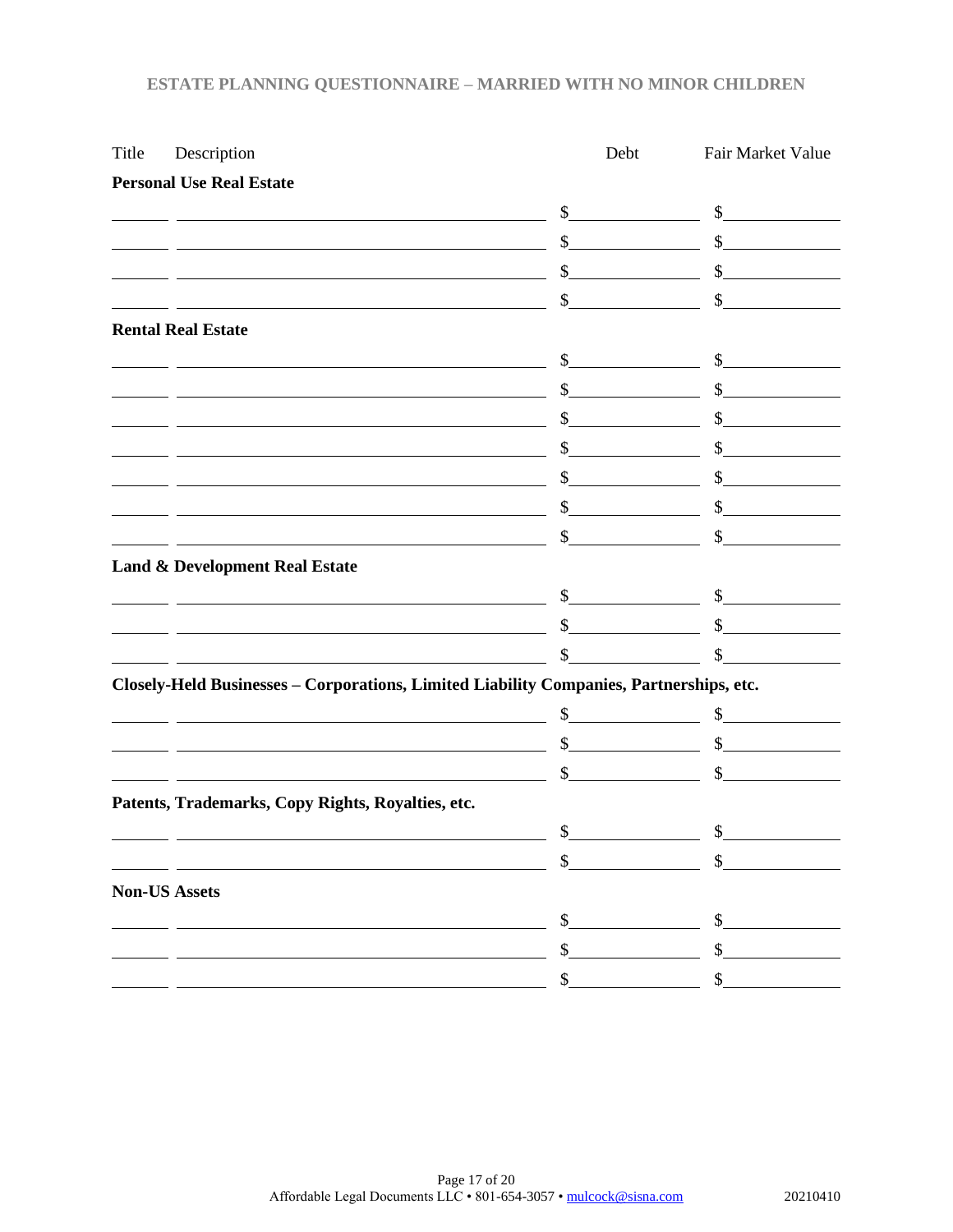| Title               | Description                                                                                                            | <b>Current Value</b>        |
|---------------------|------------------------------------------------------------------------------------------------------------------------|-----------------------------|
|                     | Taxable Investments, i.e. stocks, bonds, mutual funds, etc.                                                            |                             |
|                     |                                                                                                                        | $\frac{1}{2}$               |
|                     | <u> 1980 - Andrea Barbara, amerikan personal (h. 1980).</u>                                                            | s                           |
|                     | <u> 1989 - Johann Stoff, deutscher Stoffen und der Stoffen und der Stoffen und der Stoffen und der Stoffen und der</u> | $\sim$                      |
|                     | <u> 1990 - Jan Samuel Barbara, martin al-Amerikaansk politiker (d. 1980)</u>                                           | $\frac{1}{2}$               |
|                     |                                                                                                                        | $\frac{1}{\sqrt{2}}$        |
|                     | IRAs & Retirement Plans, Medical Reimbursement and College Plans, etc.                                                 |                             |
|                     | <u> 1989 - Johann Stoff, deutscher Stoffen und der Stoffen und der Stoffen und der Stoffen und der Stoffen und d</u>   | s                           |
|                     | <u> 2002 - Antonio Alemania, prima prestava a prestava a starija predsjednje prestava a predsjednje predsjednje</u>    | $\frac{\sqrt{2}}{2}$        |
|                     | <u> 1989 - Johann Stoff, amerikansk politiker (* 1908)</u>                                                             | $\frac{\text{S}}{\text{S}}$ |
|                     |                                                                                                                        | $\frac{\text{S}}{\text{S}}$ |
|                     |                                                                                                                        | $\sim$                      |
|                     | <u> 1989 - Johann Barn, mars and deutscher Stadt and deutscher Stadt and deutscher Stadt and deutscher Stadt and</u>   | $\frac{\text{S}}{\text{S}}$ |
|                     |                                                                                                                        | $\frac{1}{2}$               |
|                     |                                                                                                                        | $\frac{1}{2}$               |
| <b>Other Assets</b> |                                                                                                                        |                             |
|                     |                                                                                                                        |                             |
|                     | <b>Anticipated Inheritance</b>                                                                                         |                             |
| Description         |                                                                                                                        | <b>Estimated Value</b>      |
|                     |                                                                                                                        | \$                          |
|                     |                                                                                                                        | \$                          |
| Other               |                                                                                                                        | \$                          |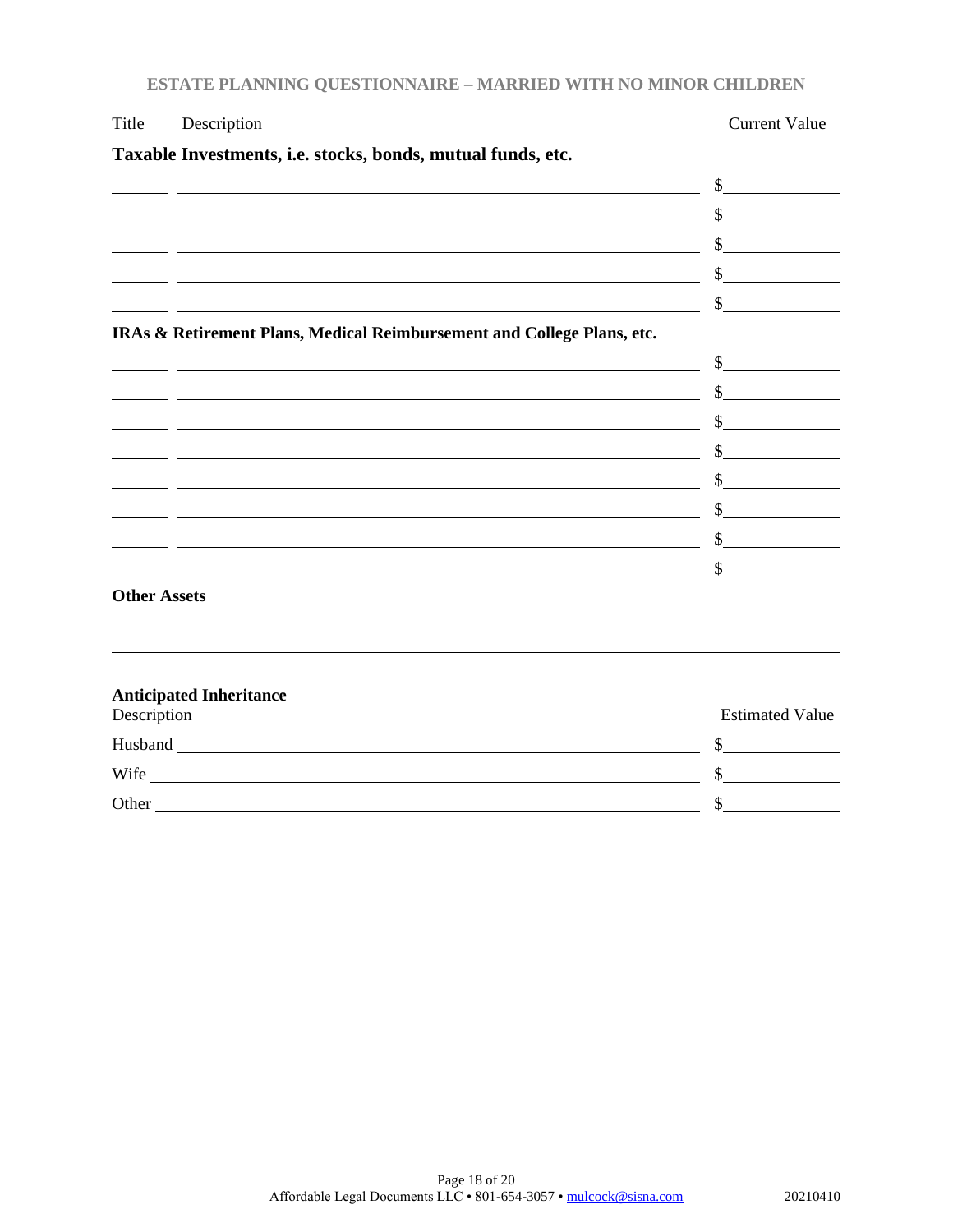|      | <i>*Life Insurance</i>  |  |                                                                                                                                                                                                                                                                   |
|------|-------------------------|--|-------------------------------------------------------------------------------------------------------------------------------------------------------------------------------------------------------------------------------------------------------------------|
| 1.   |                         |  |                                                                                                                                                                                                                                                                   |
|      |                         |  |                                                                                                                                                                                                                                                                   |
|      |                         |  |                                                                                                                                                                                                                                                                   |
|      |                         |  | Premium \$                                                                                                                                                                                                                                                        |
| 2.   |                         |  |                                                                                                                                                                                                                                                                   |
|      |                         |  | Owner Neuron and Beneficiaries <b>Example 2018</b> Beneficiaries <b>Example 2018</b> Beneficiaries <b>Example 2018</b> Beneficiaries <b>Example 2018</b> Beneficiaries <b>Example 2018</b> Beneficiaries <b>Example 2018</b> Beneficiaries <b>Example 2018</b> Be |
|      |                         |  |                                                                                                                                                                                                                                                                   |
|      |                         |  | Premium \$                                                                                                                                                                                                                                                        |
| 3.   |                         |  |                                                                                                                                                                                                                                                                   |
|      |                         |  |                                                                                                                                                                                                                                                                   |
|      |                         |  |                                                                                                                                                                                                                                                                   |
|      |                         |  | Premium \$ Cash Value \$ *Death Benefit \$                                                                                                                                                                                                                        |
| 4.   |                         |  |                                                                                                                                                                                                                                                                   |
|      |                         |  |                                                                                                                                                                                                                                                                   |
|      |                         |  |                                                                                                                                                                                                                                                                   |
|      |                         |  | Premium \$                                                                                                                                                                                                                                                        |
| 5.   |                         |  |                                                                                                                                                                                                                                                                   |
|      |                         |  |                                                                                                                                                                                                                                                                   |
|      |                         |  |                                                                                                                                                                                                                                                                   |
|      |                         |  | Premium \$                                                                                                                                                                                                                                                        |
| 6.   |                         |  |                                                                                                                                                                                                                                                                   |
|      |                         |  |                                                                                                                                                                                                                                                                   |
|      |                         |  |                                                                                                                                                                                                                                                                   |
|      |                         |  | Premium \$                                                                                                                                                                                                                                                        |
|      | <b>Other insurances</b> |  |                                                                                                                                                                                                                                                                   |
|      | Husband                 |  |                                                                                                                                                                                                                                                                   |
|      |                         |  |                                                                                                                                                                                                                                                                   |
|      |                         |  | YES / NO ________________ Disability - Long Term ________________________________                                                                                                                                                                                 |
|      |                         |  |                                                                                                                                                                                                                                                                   |
|      |                         |  |                                                                                                                                                                                                                                                                   |
| Wife |                         |  |                                                                                                                                                                                                                                                                   |
|      |                         |  |                                                                                                                                                                                                                                                                   |
|      |                         |  | YES / NO ________________Disability - Long Term _________________________________                                                                                                                                                                                 |
|      |                         |  | $YES / NO$ Medical Medical                                                                                                                                                                                                                                        |
|      |                         |  |                                                                                                                                                                                                                                                                   |